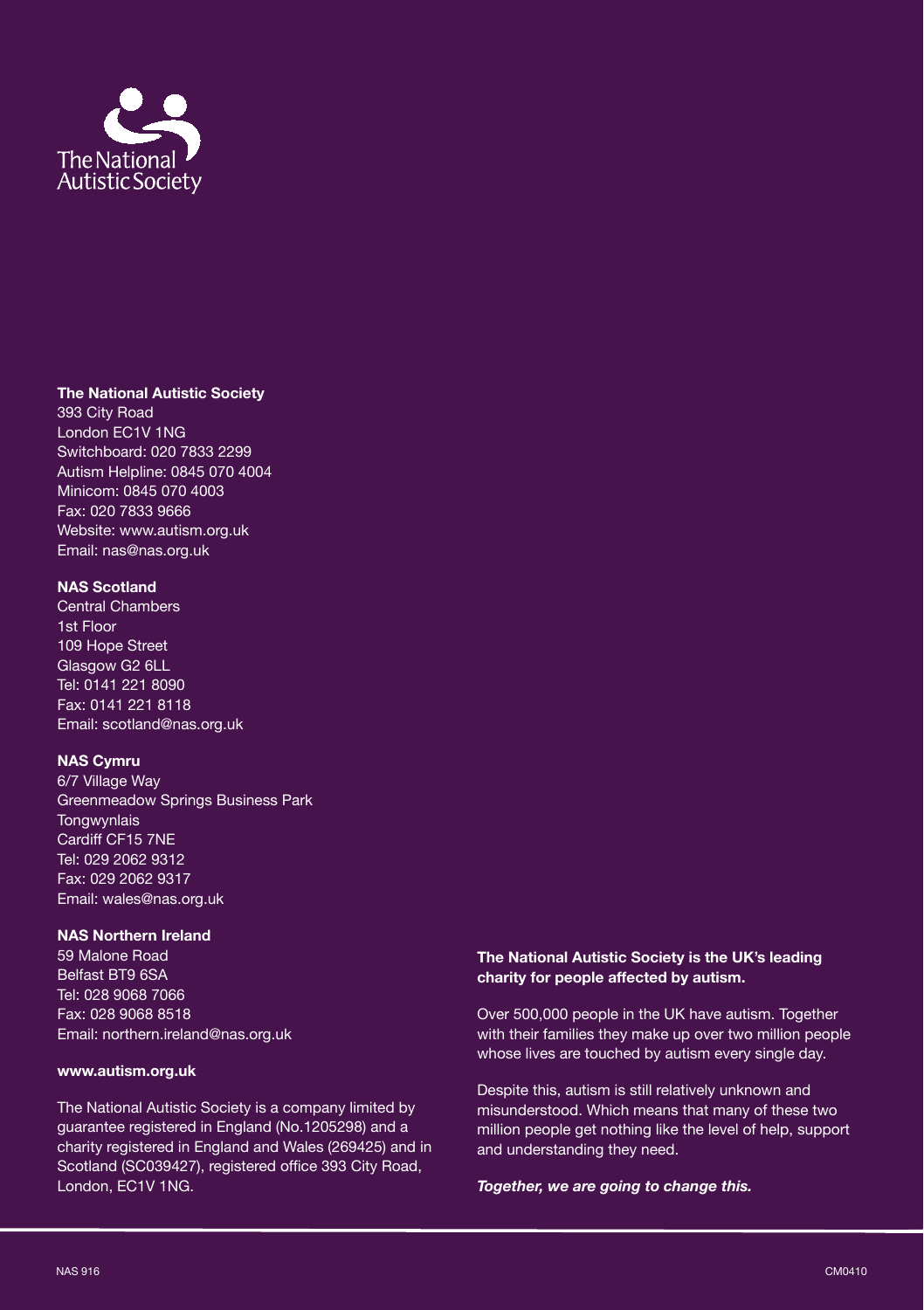# YOU NEED<br>TO KNOW

**Mental health in children and young people with autism:** 

**A guide for parents and carers**



Accept difference. Not indifference.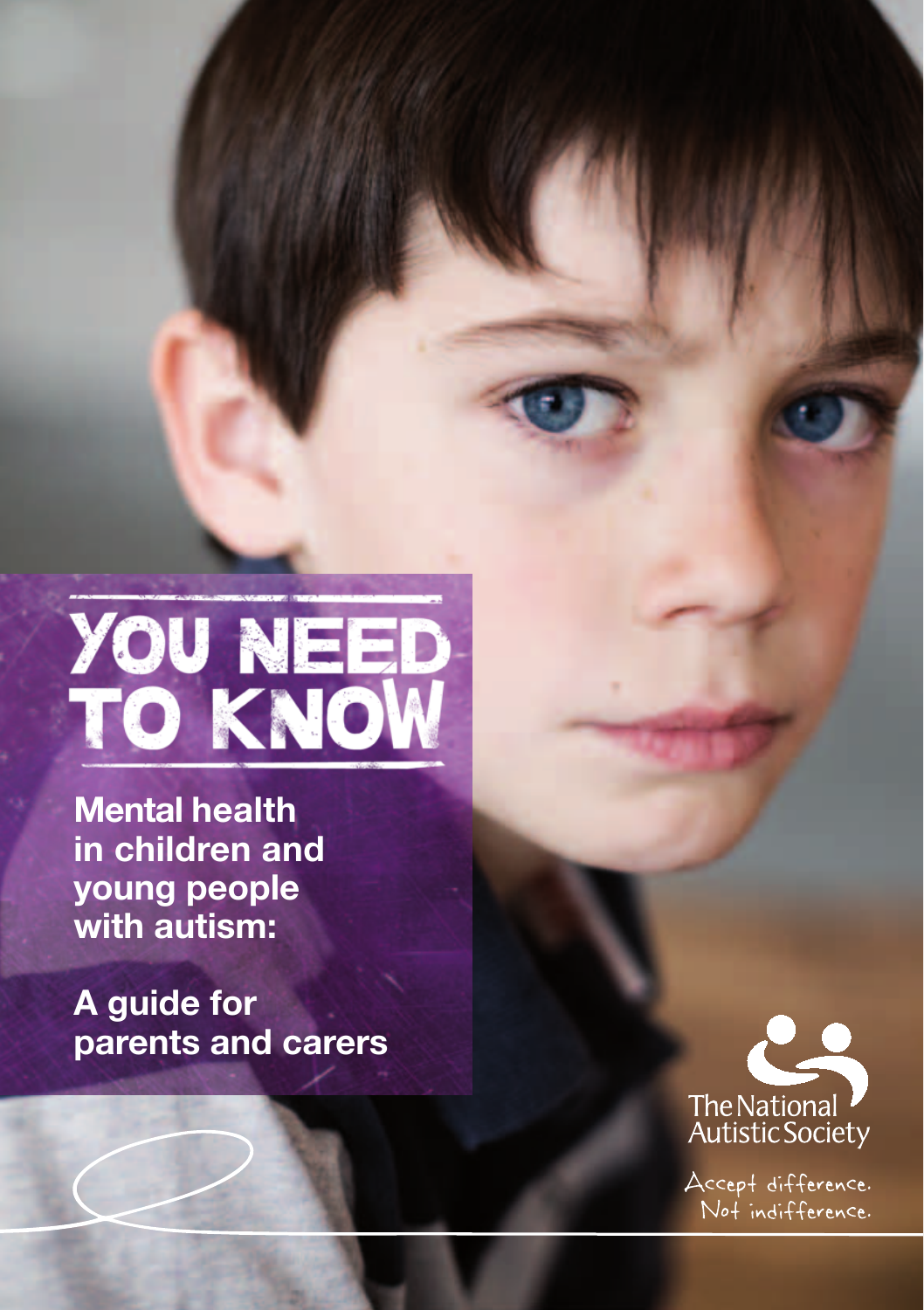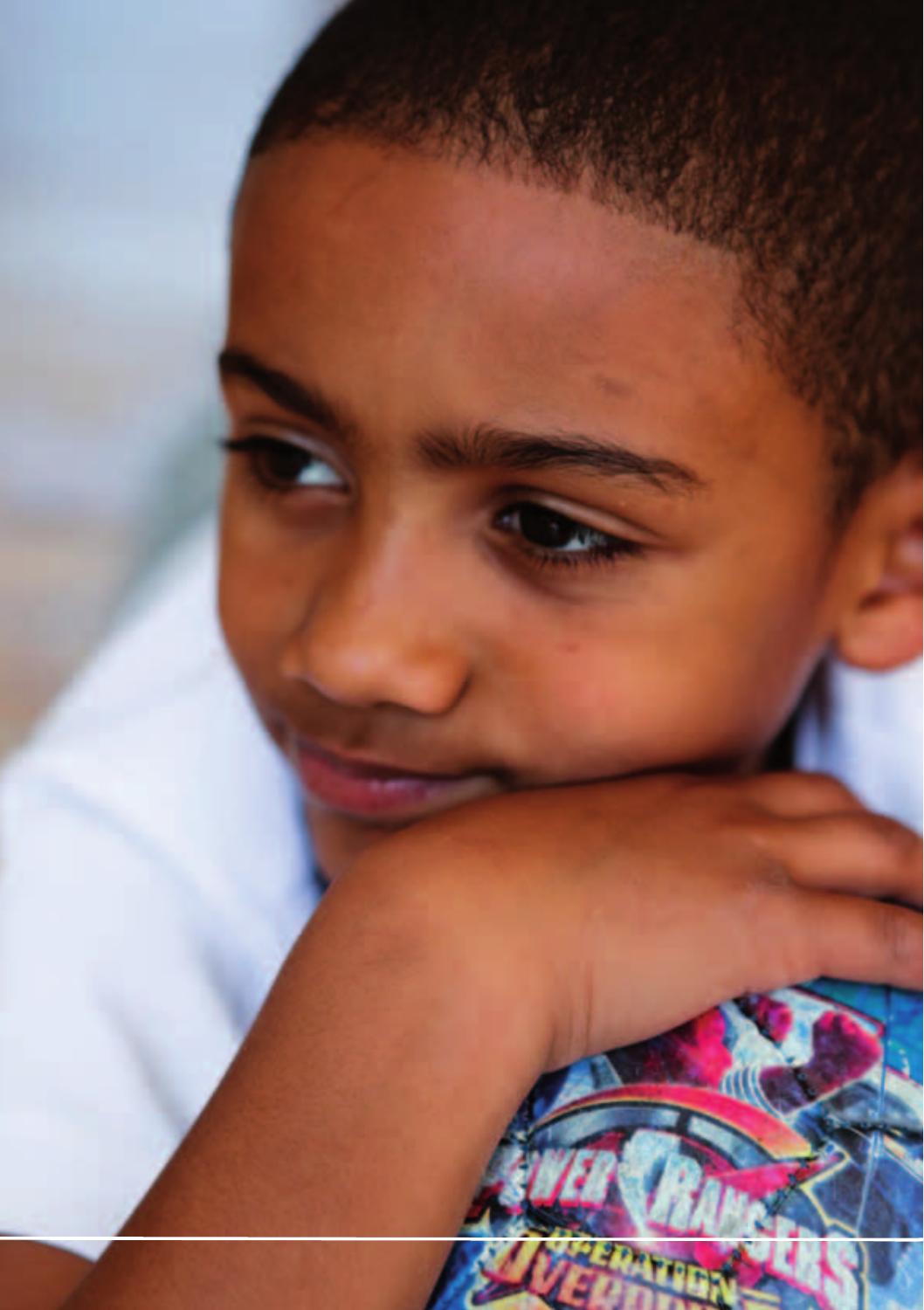# Introduction

**This guide provides a brief overview of the sorts of mental health problems children with autism may experience; information and advice on preventing and reducing mental health problems and promoting emotional wellbeing; and information on the different types of help and support available. It has been produced as part of our** *You Need To Know* **campaign to improve the lives of children and young people with autism. We use the term 'autism' throughout to describe all conditions on the autism spectrum, including Asperger syndrome.**

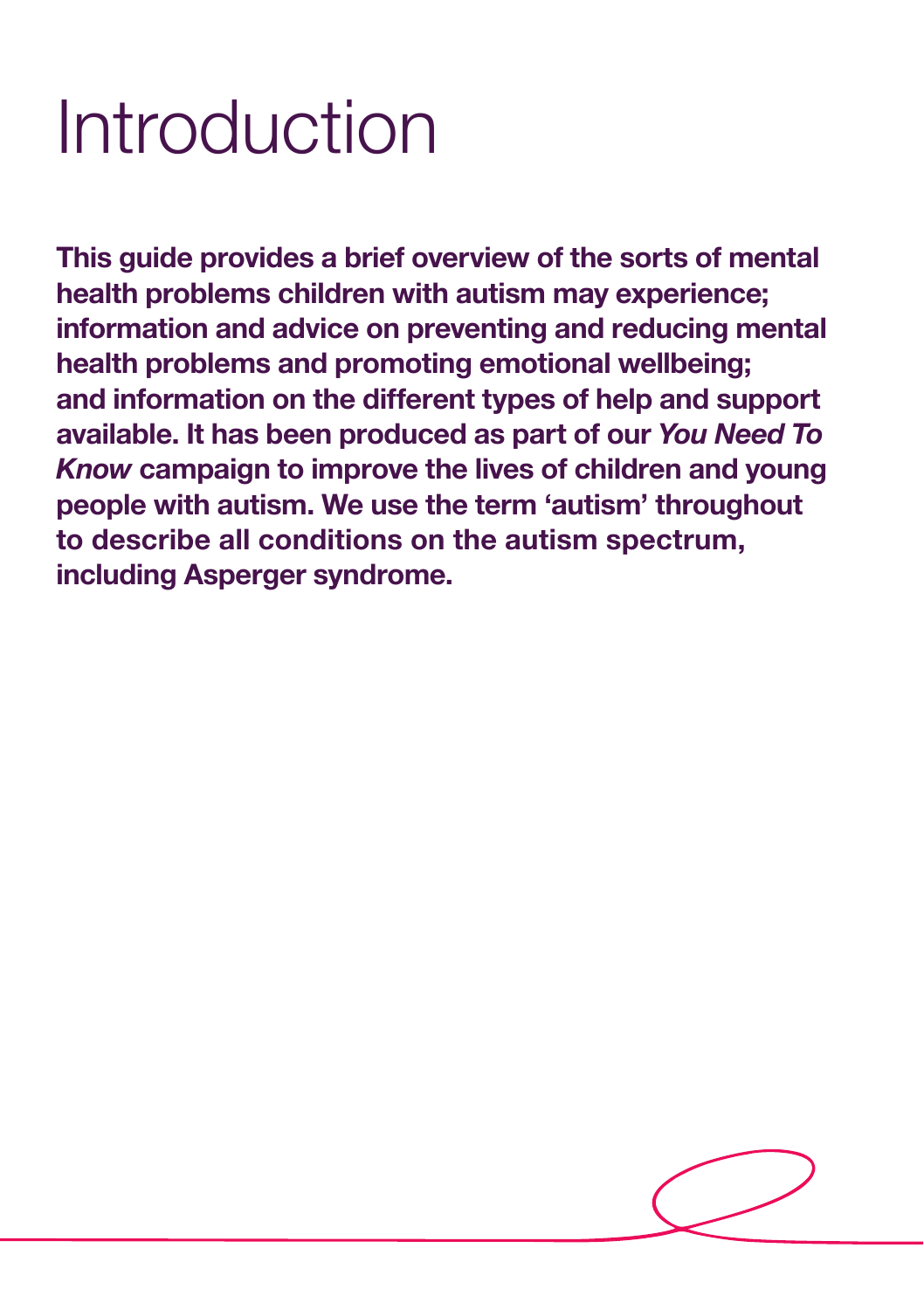It is important for you to know that mental health problems are not an inevitable part of autism. People with autism can have good mental health just as anyone else can have good mental health. However, we do know that many children with autism develop mental health problems as they get older. This is often because the people they meet in their day-to-day lives don't understand autism and so don't help and support them in the right way, and because school, making friends and 'fitting in' can be difficult.

Children with autism can also find it hard to understand and communicate

how they are feeling, so their problems stay bottled up and are not dealt with. This guide includes tips about how you can help your child to express their worries and feelings and promote good mental health.

Our campaign highlights some of the worst failings in the child mental health system, as we want to push the Government and other decision makers to improve this system urgently. But it is not all bad: you need to know you're not alone, that help is available, and that the right support can make a huge difference to your child's health and happiness.

" I felt relaxed there. I felt really relaxed there, I was safe. The person I was seeing I felt safe to talk to. She was brilliant, absolutely brilliant, yes. She sort of liked to talk about what I wanted to talk about, she was prepared to talk about what I wanted to talk about."

**Young man with autism talking about his experiences of child mental health services.**

**This guide tells you how to get support from statutory services, but there are also voluntary organisations that can provide information, advice and support to your child and the whole family. A list of these can be found in the 'Sources of support' section at the end of this guide.**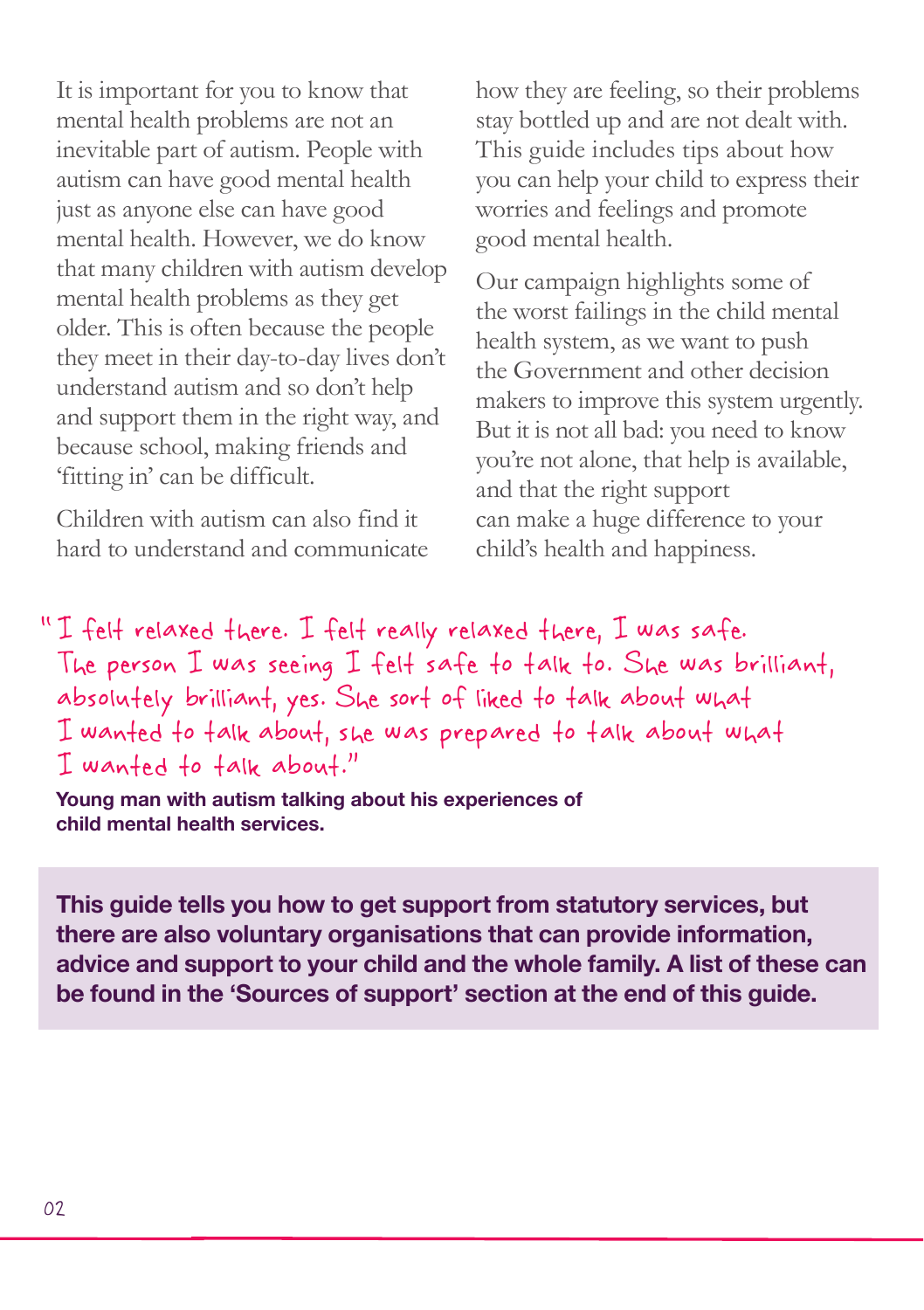# Mental health problems in children and young people with autism

Like all children, children with autism can experience a range of mental health problems. Some of the most common are anxiety and depression. Other conditions include conduct disorder, ADHD (attention deficit hyperactivity disorder) or ADD (attention deficit disorder) and OCD (obsessive compulsive disorder).

This guide doesn't go into detail about individual mental health conditions. For information on the conditions mentioned above and others, we recommend the YoungMinds website: www.youngminds.org.uk and The Royal College of Psychiatrists website: www.rcpsych.ac.uk See 'Sources of support' at the end of this guide for full contact details.

Because autism is a complex disability it can be harder to diagnose mental health problems in children when they develop. Some of the behaviours that

are common in children with autism, like rituals and 'obsessions', can easily be misinterpreted as mental health problems. Likewise, a genuine mental health problem, like anxiety, can be written off as a characteristic of autism.

It takes expertise to unpick what is autism and what is a mental health problem, and that's why it's so important that children with autism are seen by practitioners who have a good knowledge and understanding of autism.

Over the page we have outlined a few of the difficulties in distinguishing mental health problems from autism so that you know what some of the common pitfalls are.

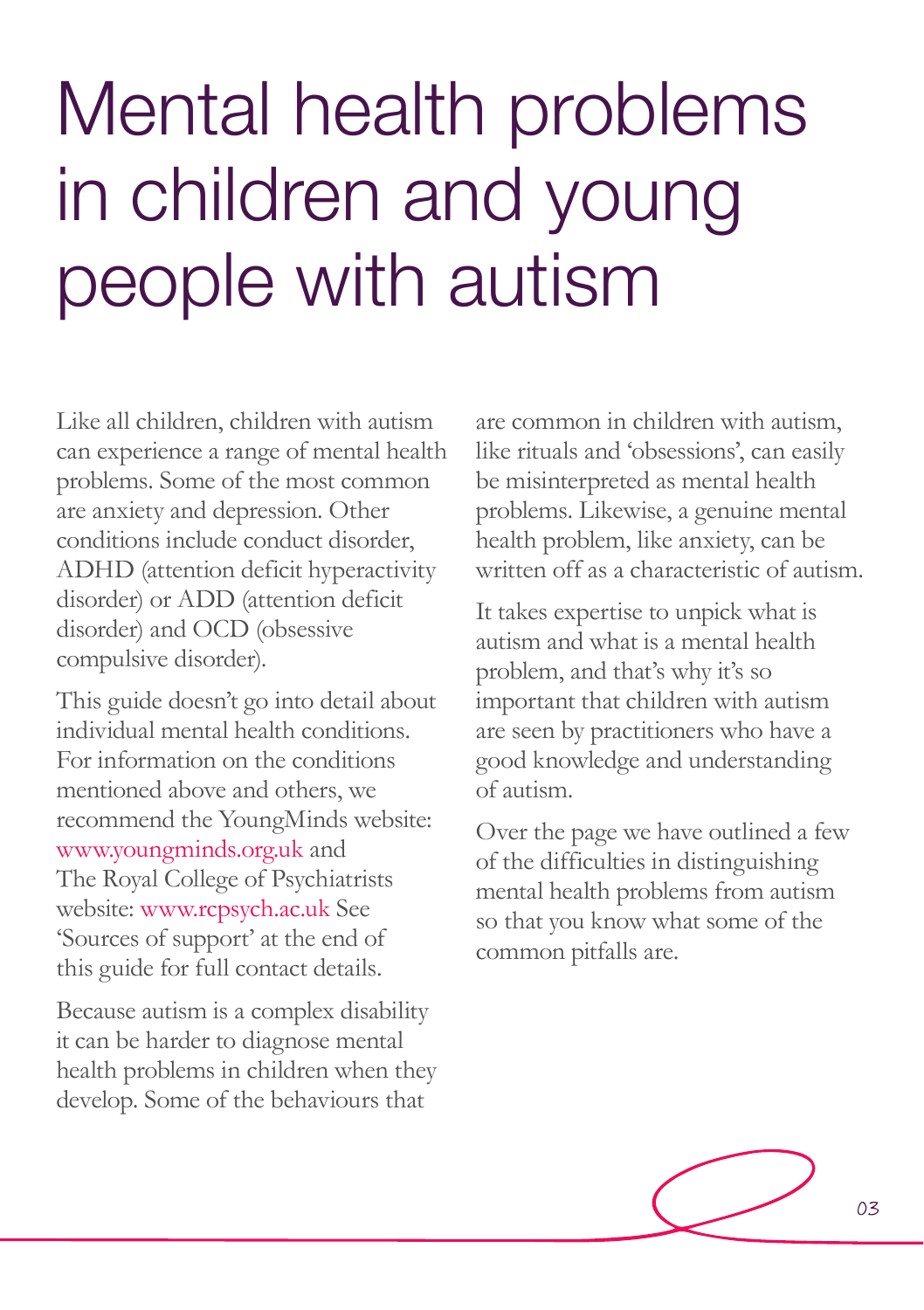- Some practitioners consider anxiety disorders to be an inevitable and unavoidable side-effect of autism, rather than a preventable and separate condition to treat.
- Autism-related personal obsessions, rituals and routines can lead to a false diagnosis of OCD. It can be difficult to distinguish between these, but, as a general rule, children with autism actively *want* to engage in their rituals and find them enjoyable and comforting, whereas, they would feel compelled to carry out OCD rituals and find them distressing.
- Peculiarities and fads about what a child is willing to eat can be misdiagnosed as an eating disorder.
- A limited understanding of autism can sometimes mean sleeping difficulties or an aversion to human touch – both associated with autism – are wrongly attributed to possible abuse-related trauma.
- Some people with Asperger syndrome are misdiagnosed with schizophrenia because they may appear emotionally flat (a symptom of schizophrenia) and respond to questions like 'Can you hear voices?' literally (they may hear them in the next room, for example, not in their head).

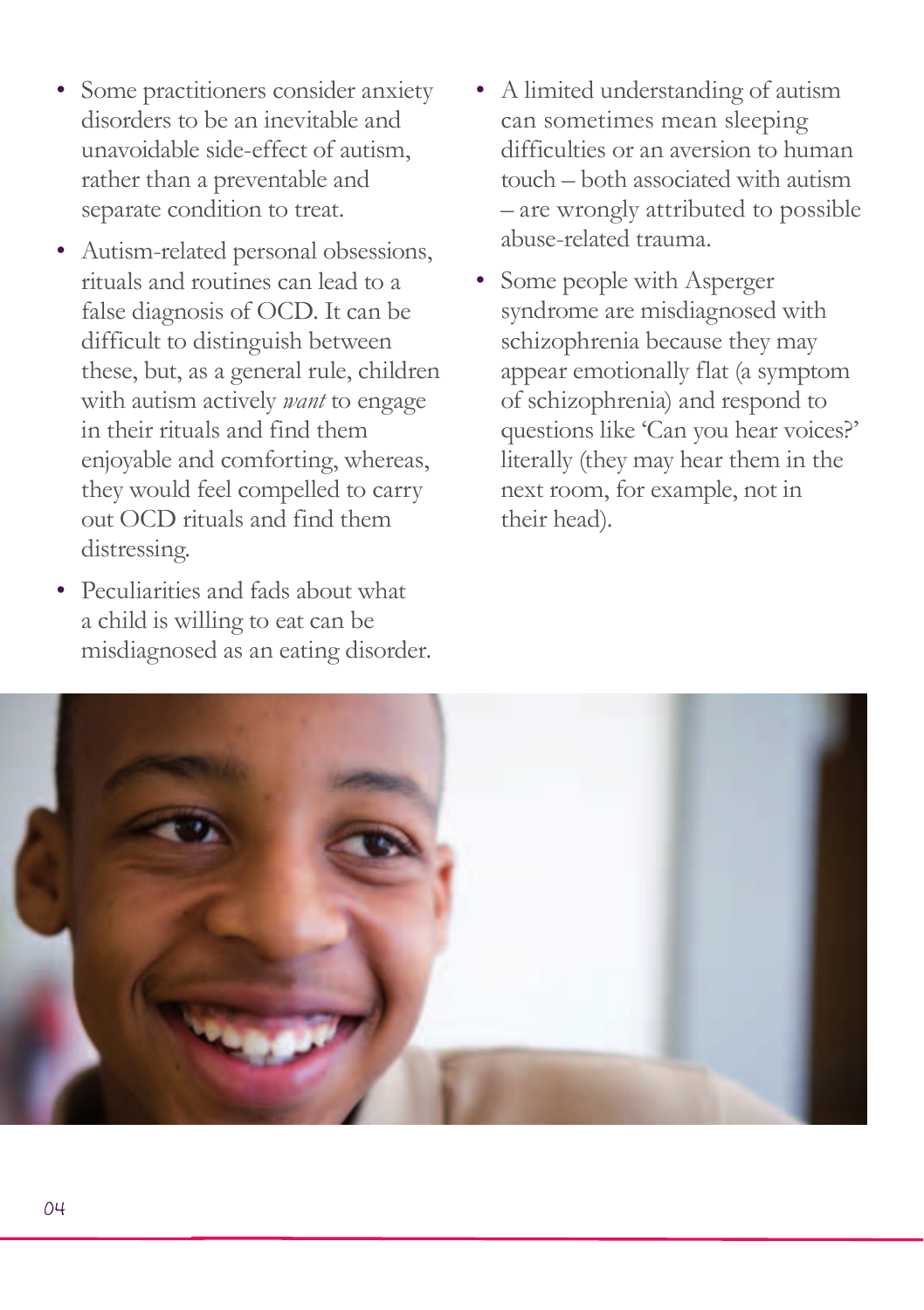# Preventing mental health problems and promoting emotional wellbeing

#### **There are lots of things you and your child can do to help prevent mental health problems developing and to feel healthier and happier. Here are some suggestions below.**

#### **Medical check-ups**

A sudden change in your child's mood and behaviour could be explained by an underlying physical problem, like earache. Because children with autism can find it difficult to communicate that they are in pain, even if they have good language skills, they may express it through other ways like banging their head or ear. Look for clues in your child's behaviour that may suggest a physical problem and make sure your child has regular medical check-ups.

#### **Diet**

Research suggests a link between food and mood, and a good, wellbalanced diet is important for health and wellbeing. But this can be difficult to achieve for children with autism, who can sometimes have an extremely restricted diet or eat more than they should of certain foods.

Vitamin supplements can help boost restricted diets, and the mental health charity, Mind, has produced a guide to food and mood, which you may find useful and which you can download from their website www.mind.org.uk

If you are having difficulties with your child's restricted diet, contact our Autism Helpline (see under 'Sources of support' for details) or talk to your GP who can refer you to a dietician or another specialist who can help.

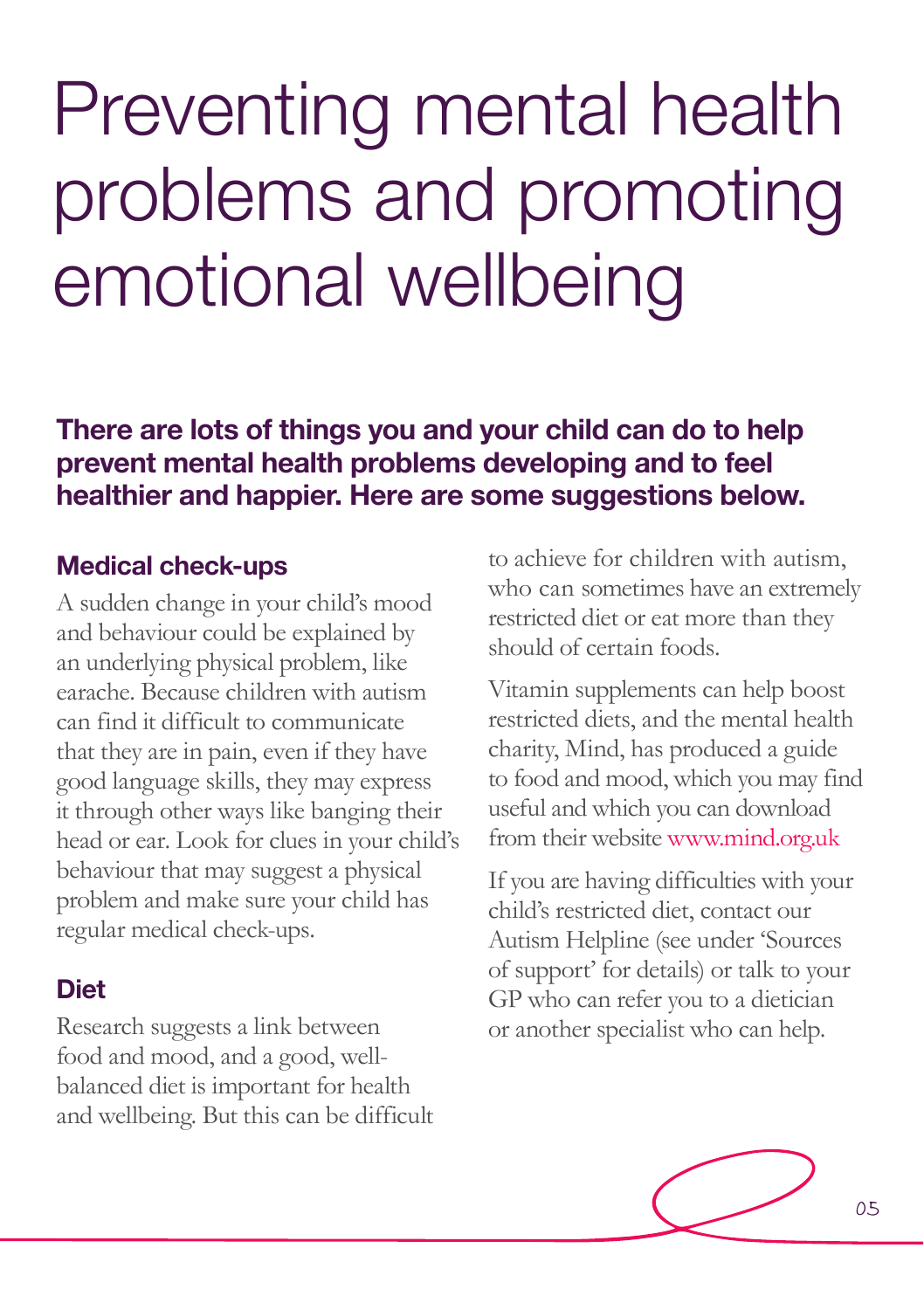#### **Exercise**

Exercise has long been believed to be beneficial for both physical and emotional health. For children with autism this could take the form of regular bouncing sessions on a trampoline, a run, swimming or long walks, for example. Some children with autism may not want to walk for the sake of walking or to enjoy a view, so try to give the walk some sort of purpose – to deliver some post, for example, or for a small reward of your child's choosing. Exercise should be regular and preferably aerobic.

" Collecting photographs and pictures of moods, like 'happy', 'sad', 'angry' or 'tired', can help children to recognise how they feel at different times."

#### **Understanding and managing emotions**

There are various ways you can help your child understand their emotions. Visual techniques like social stories or comic strip conversations can be useful to explain why people feel a particular way. For more on this, see our information sheet, *Social stories and comic strip conversations*, available from our website www.autism.org.uk/a-z or by contacting our Autism Helpline (see under 'Sources of support' for details).

Collecting photographs and pictures of moods, like 'happy', 'sad', 'angry' or 'tired', can help children to recognise how they feel at different times. Some children may find a 'green, amber and red' rating scale, or a temperature gauge, helps them to describe their level of emotion. (For more on how to help your child to communicate what they are thinking and feeling, see 'Making the world easier to understand' later in this guide.)

Finding different ways to express emotions, like ripping up newspaper, bouncing on a trampoline and going for a run to let off steam can also help. You could also create a 'toolbox' of objects, for example ear defenders to block out noise, and toys your child gets positive sensory feedback from.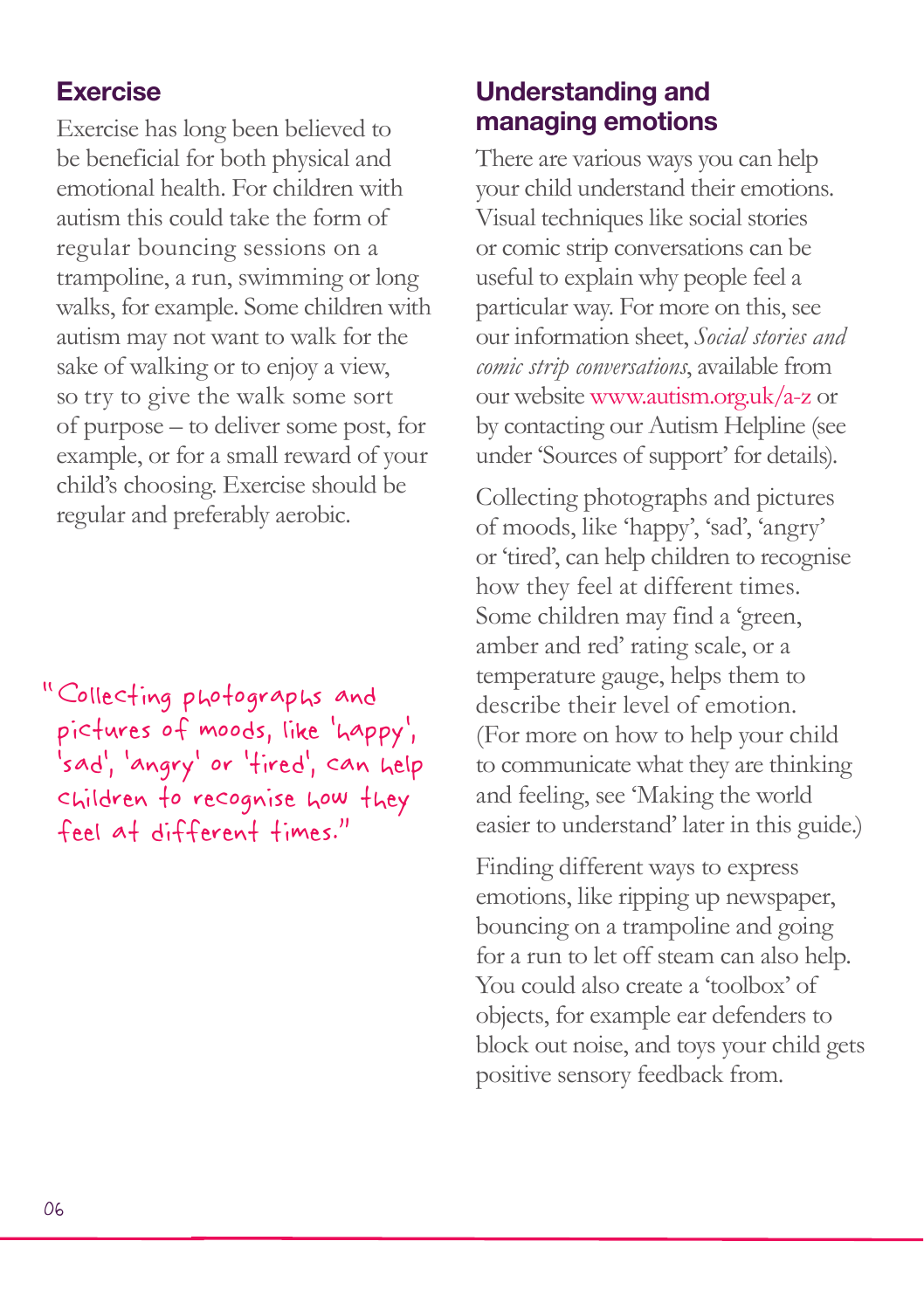

#### **Relaxation and focusing on positive experiences**

Some children with autism can find it hard to relax, and they may not respond well to some conventional relaxation methods like massage or aromatherapy because of sensory sensitivities. Finding a way for your child to relax regularly that suits their needs and tastes can help them to manage anxiety and enjoy life. Suggestions include time alone, time

linked to their special interest, listening to calming music, yoga, pilates or deep breathing. Remembering positive experiences to offset the tendency to dwell upon negative ones can also help to make your child feel more positive and happy. For example, you can look together at photos, films and collected items connected to an enjoyable experience.

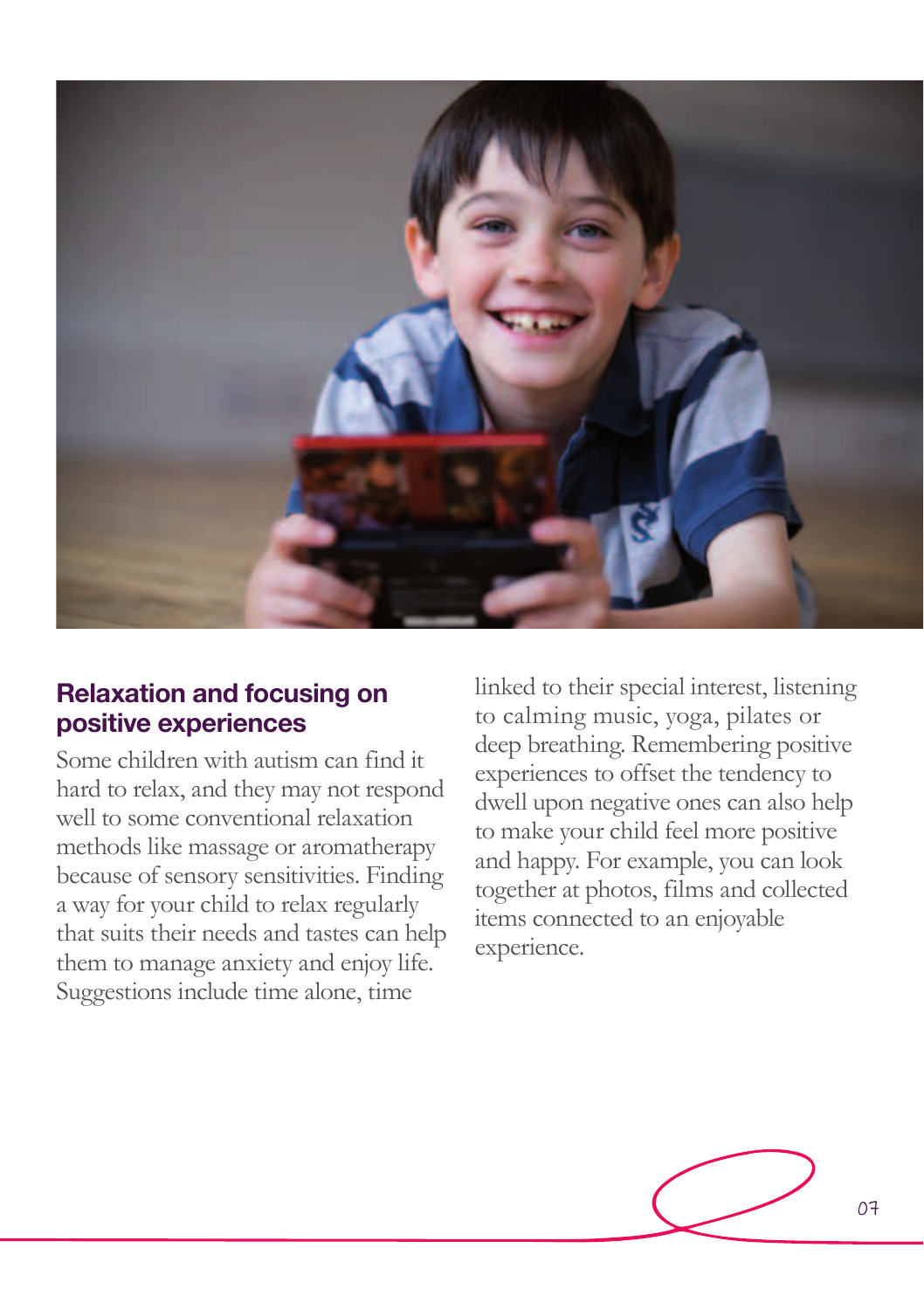#### **Learning about their autism**

Children with autism can become aware of their social difficulties, usually around the time they start secondary school, but sometimes earlier. Helping your child to learn about their condition can help them to understand themselves, and any problems they have, better. Emphasise the positive sides of autism, like attention to detail, a good memory and honesty, as well as talking about the difficulties autism can bring. There are resources available to help you with this. *Different like me: my book of autism heroes* is one such book (see under 'References' at the end). It looks at famous people who may have had autism, and can help boost self-esteem, which is often low in children with autism. For details of other resources, see our recommended reading list in the Resources section of our campaign website: **www.autism.org.uk/youneedtoknow**

#### **Social support**

Good relationships with others can have a positive impact on everyone's health, but children with autism, as well as the people who care for them, can often become isolated. Accessing local networks of support can help you to feel less alone, to share experiences with – and learn from – others and to have 'time out' from caring responsibilities.

You can search for local support groups, including National Autistic Society branches, and befriending schemes and other sources of support through our Autism Services Directory **www.autism.org.uk/directory** – an online directory of support and services across the UK.

Under The Children Act 1989 and The Children (Scotland) Act 1995, you may be eligible for services and support, for example short breaks, holiday play schemes and a family support worker, from your social services department. If you would like a 'needs assessment' to find out what help may be available for your child and other members of your family, contact the social services department of your local council, your GP or a health visitor.

It may be possible to link your child's special interest to a group, for example a rail enthusiasts' club. In some areas, there are out-of-school clubs for children and social groups for teenagers (see our Autism Services Directory, as above). For children who don't enjoy a social group environment, there are opportunities to communicate and make friends with other children with autism through pen friends and online blogs and chatrooms. A list of these is available on our website **www.autism.org.uk**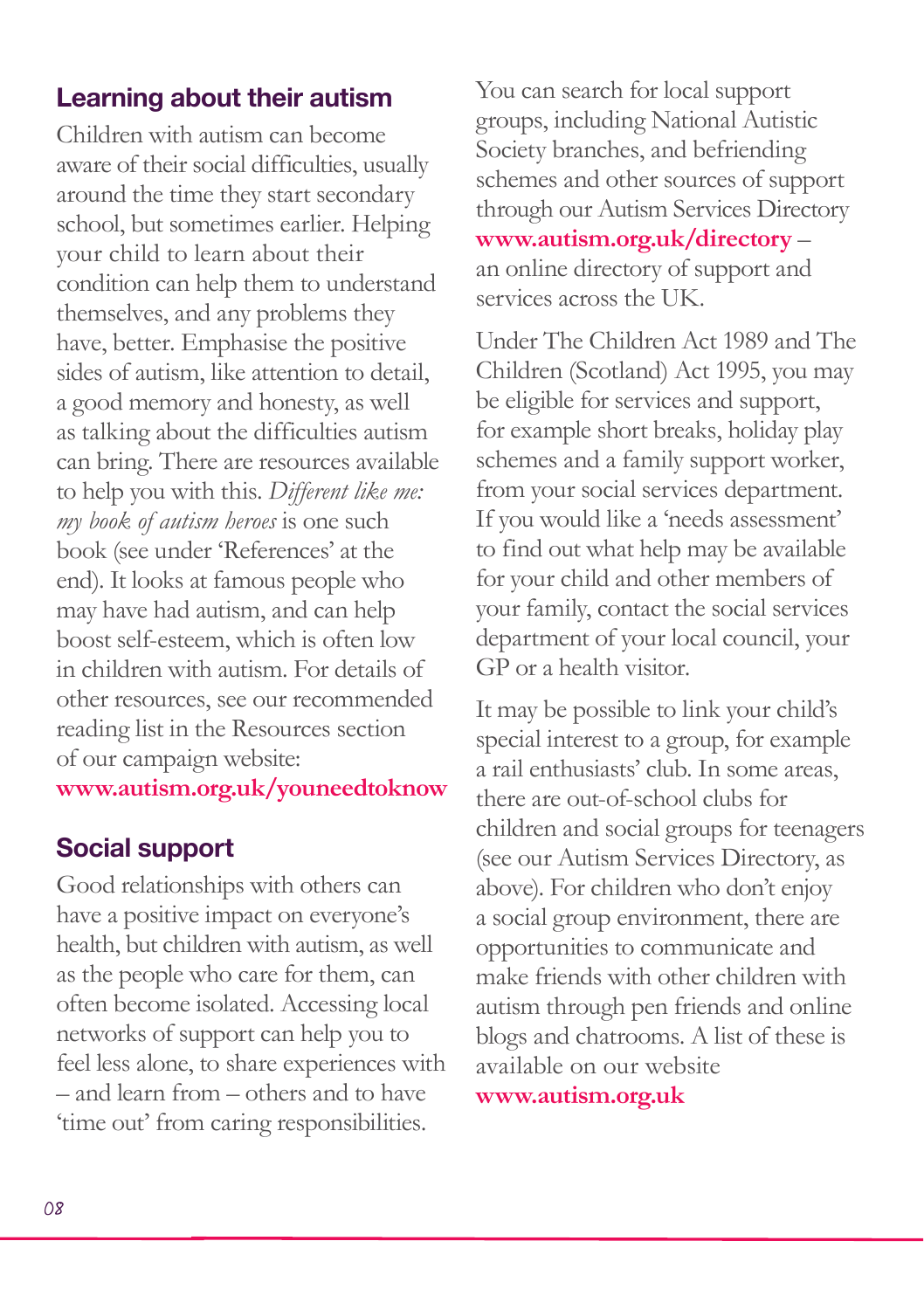## Making the world easier to understand

**Communication, coping with change and sensory sensitivities can cause anxiety for children with autism. Here are some strategies for helping your child manage these areas of difficulty.** 

#### **Communication**

Difficulties with communication are common to people across the autism spectrum. Even those children and young people with a superb vocabulary and a high IQ will find it hard to communicate, especially how they're feeling. There are ways you can help your child express what they are thinking and feeling.

If your child finds it too hard to explain that they're finding a situation stressful, they may find it helps to have a red card to hold up when things are getting too much. This will let you or their teacher or whoever they are with know that they need to go somewhere where they feel safe to calm down and stop their anxiety and behaviour from escalating.

More able children may be able to use a stress gauge with a rotating needle – a bit like a 'stressometer'.

This allows them to show you regularly the level of stress they are at, with an agreement that when they reach a certain level they need support. There are several excellent books to help children manage their anxiety, including *When my worries get too big* (see under 'References' at the end).

Children with autism often have excellent visual skills, so presenting information visually can improve their understanding, and help prevent further anxiety. Understanding the structure of a day can help reduce anxiety enormously, and regular routines and written or visual timetables can help your child to know what is happening next, and for how long. Further information about communicating with your child and using visual supports is available through our Autism Helpline (see 'Sources of support' for details).

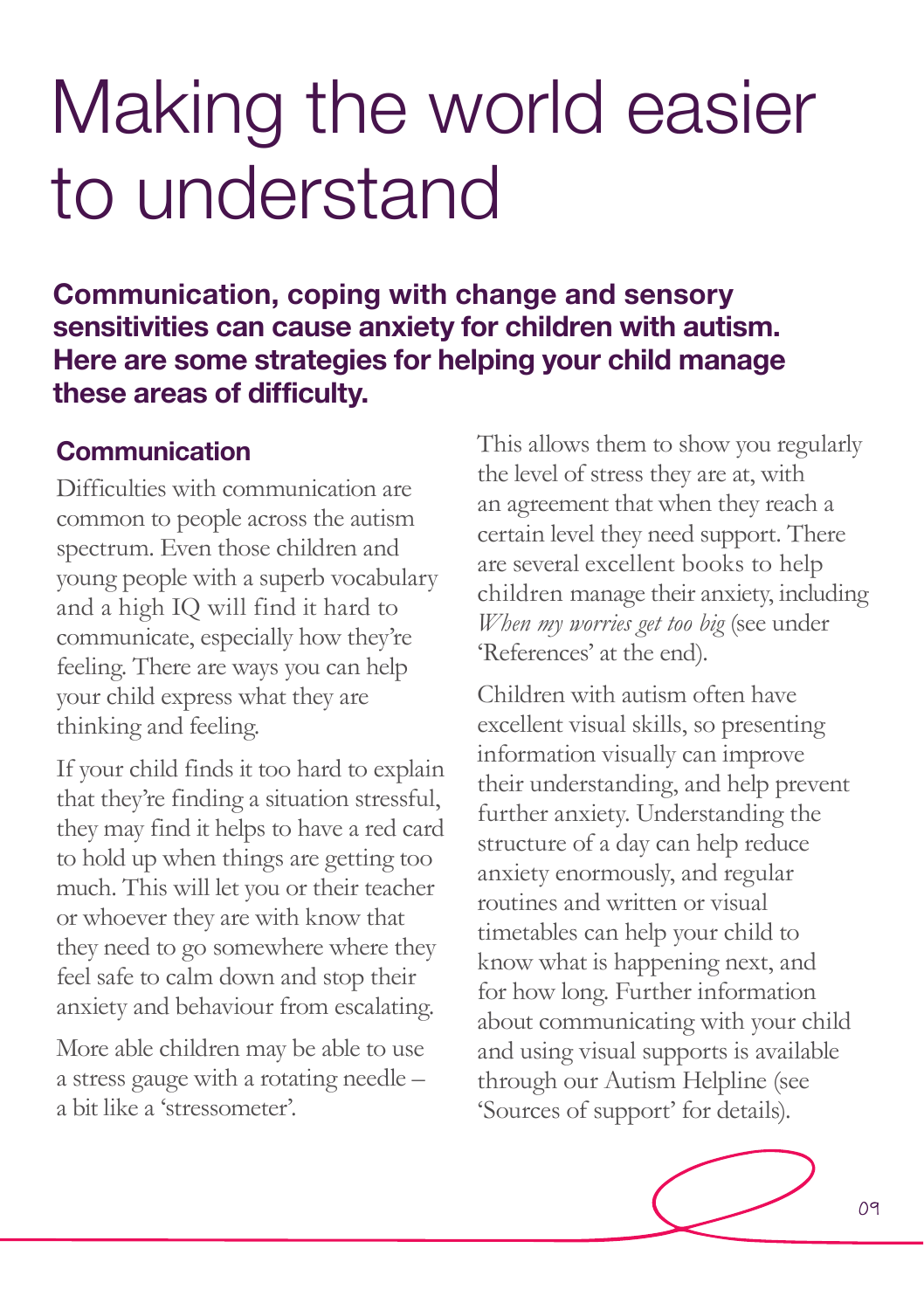#### **Coping with change**

Children with autism like things to stay the same, and often have set routines and rituals. But change is inevitable in life, and preparing your child for change as much as possible will help reduce their anxiety. Sometimes it can be what seem like small changes that affect your child more than the bigger ones. Here are some suggestions to help you prepare your child for expected change.

- **Prepare as far in advance as possible.**
- **Use visual supports (for example, mark on a calendar when the change is going to happen).**
- **If the change involves going somewhere new (a school, perhaps), visit the new place in advance, if possible, or show your child photos of it.**
- **Manage your child's anxiety about the change (use a worry book or social stories).**
- **Keep routines familiar in the run up to and during the change, if possible.**

We have produced an information sheet, *Change: preparing a person with an autism spectrum disorder for change,* which is available from our website: www.autism.org.uk/a-z and from our Autism Helpline (see under 'Sources of support' for details).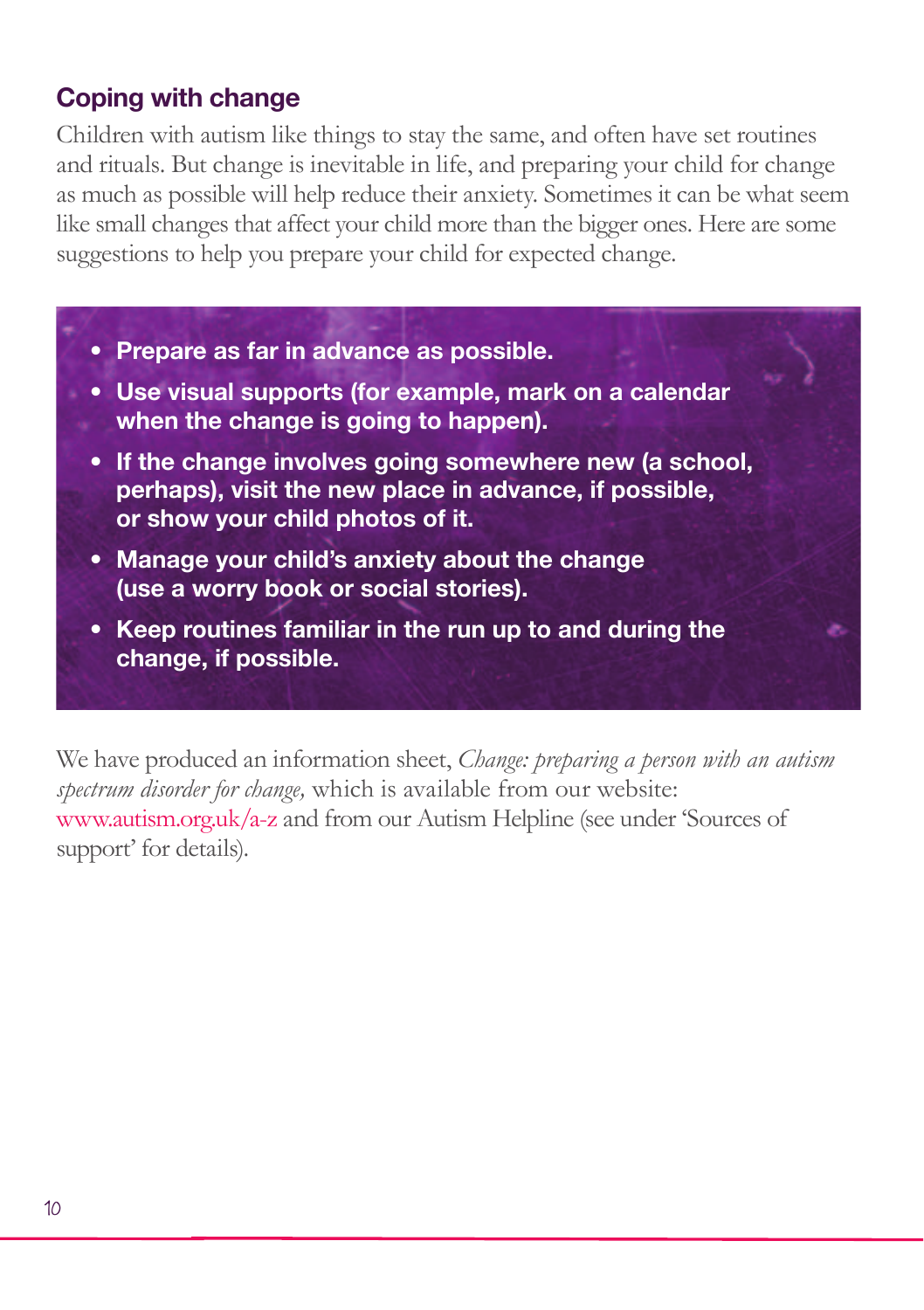#### **Sensory issues**

Most children with autism experience some sort of sensory sensitivity. They may be over or under-sensitive to sensory stimuli like noise, taste, touch, smell and visual information, or have sensory issues linked to their body awareness and balance systems. A child who is hypersensitive to noise, for example, may become extremely distressed and anxious in a noisy or crowded space.

There may be certain noises which particularly upset them, like lawnmowers or drills.

There are lots of strategies to help you manage your child's sensory issues. You can find out about these in our information sheet, *The sensory world of the autism spectrum* which is available from our website www.autism.org.uk/a-z and from our Autism Helpline (see under 'Sources of support' for details).

### **Identifying anxiety triggers**

Keeping a diary can help you and your child to pinpoint what causes anxiety. Here is an example:

| Time and date           | <b>Situation</b>                                             | How I felt at the<br>time                                                                                                                            | On a scale of 1 to<br>10, how anxious<br>did I feel? |
|-------------------------|--------------------------------------------------------------|------------------------------------------------------------------------------------------------------------------------------------------------------|------------------------------------------------------|
| <b>Thursday 4 April</b> | On bus. The route<br>had been diverted<br>due to road works. | Very frightened.<br><b>Worried about</b><br>where the bus was<br>going, and where<br>I could get off. I<br>could feel my heart<br>beating very fast. | 9                                                    |

If you keep a diary regularly, and over a sustained period of time, a pattern may emerge which will help you identify the sorts of situations that trigger anxiety, as well as the signs, like a faster heartbeat, that indicate the start of the anxiety. You could use this information to produce a 'meltdown prevention plan', like the example over the page, at a time when your child is calm and feeling positive.

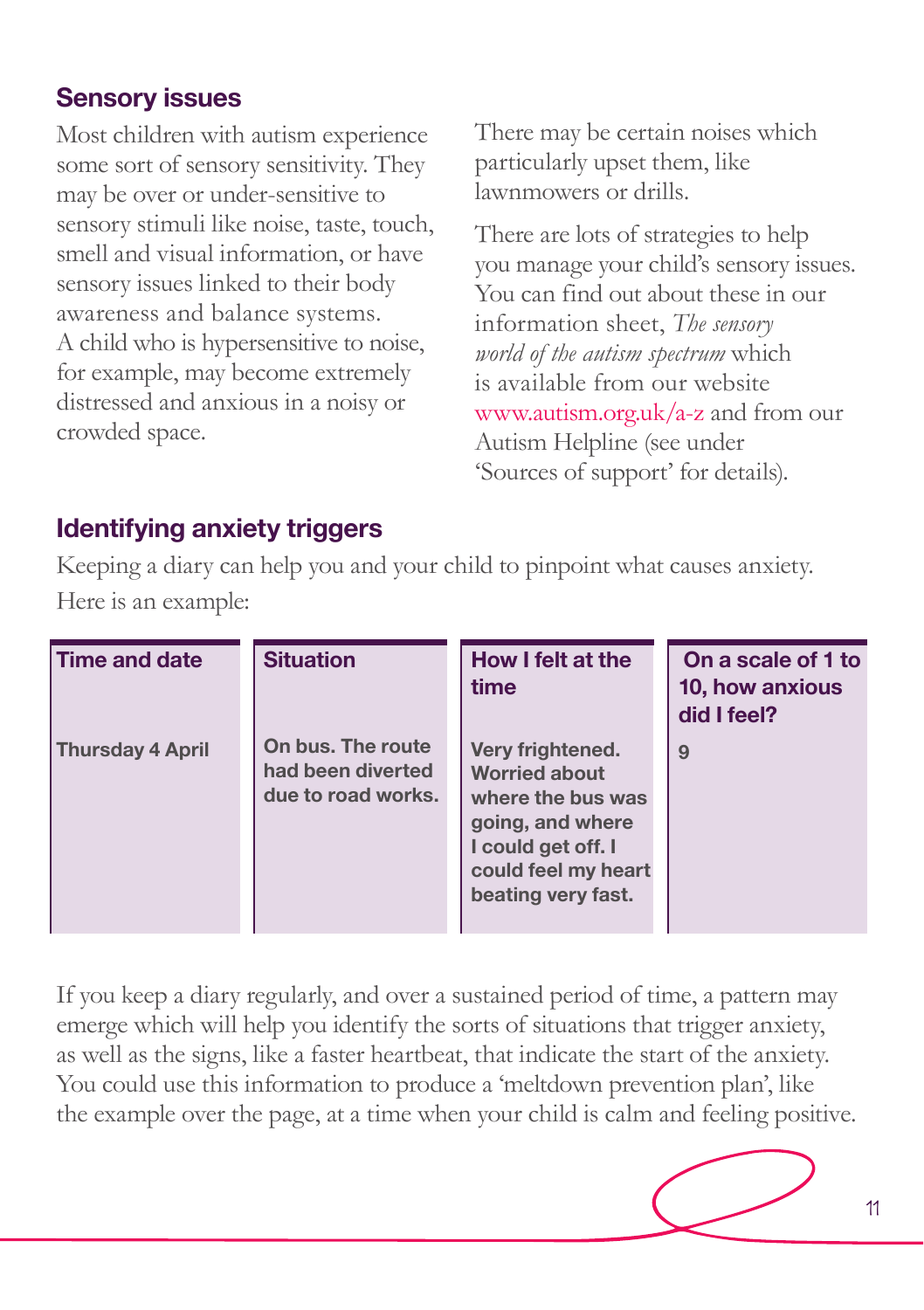| <b>Situation</b> | <b>Symptoms of anxiety</b>                       | <b>Solution</b>                                                                                                                                                                                                |
|------------------|--------------------------------------------------|----------------------------------------------------------------------------------------------------------------------------------------------------------------------------------------------------------------|
| On the bus.      | <b>Heart beats fast:</b><br>sweat and feel sick. | Have stress ball in pocket.<br>Squeeze the ball and<br>take deep breaths.<br>Listen to music.<br>Tell or show mum or<br>whoever I am with that<br>I'm feeling worried.<br>Tell them my stress<br>scale rating. |

#### **Managing worries**

Here are four strategies to help your child manage their anxiety.

NOTICE. Using the diary idea suggested earlier, teach your child to identify when they are worrying or feeling anxious.

**STOP.** Try to teach your child to tell themselves to stop worrying when they notice that they are, and to do something that they find relaxing or enjoyable instead.

WORRY TIME. Schedule in a special 'worry time' each day, no longer than five to ten minutes. Your child can have this worry time alone, or with you. You can listen and make notes or your child may prefer to make their own. It can be useful to have a visual

prompt, like a stop clock, to indicate the end of worry time and reinforce that it's over.

If your child is worrying outside of worry time, try to remind them to stop and save the worry for worry time.

SELF TALK. If your child is worrying about the same thing over and over again, try and help them to conquer this with a positive thought. For example, if they are constantly worrying that when they start at a new school no one will like them, encourage them to write down the opposite positive thought: 'People will like me. I am a nice person'. They can then remind themselves of this positive thought each time the worry reappears. They could even carry a copy of it in their pocket to act as a reminder when needed.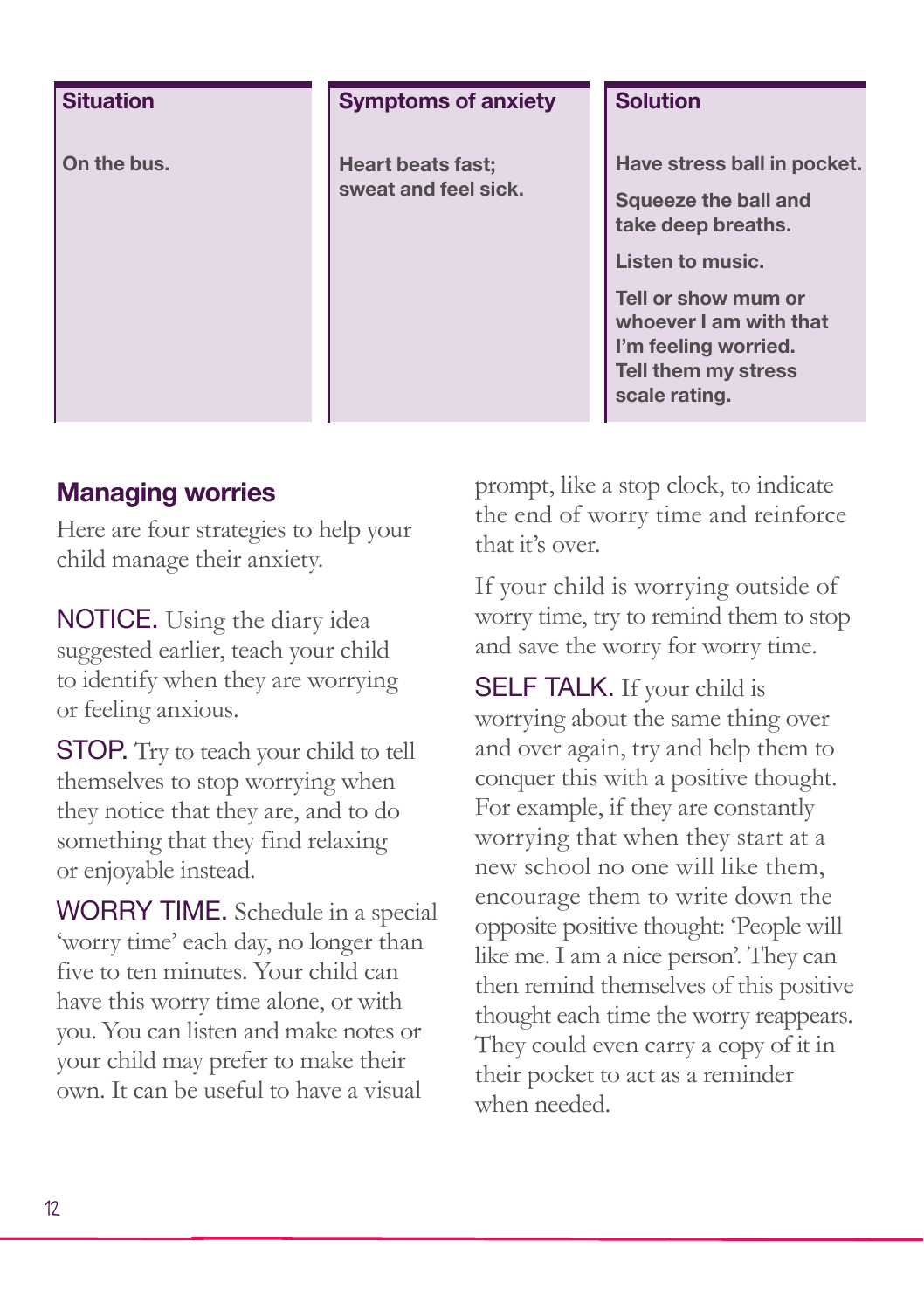### **School**

School is a big and significant part of a child's life. The new environment, new routines and social aspect of school life can all cause considerable anxiety for your child. We have developed lots of resources to help you help your child prepare for and manage school, and to help school staff understand the particular needs of pupils with autism and the adaptations they can make that will really help. Resources can be found under 'education' in this area of our website: www.autism.org.uk/a-z or by calling our Autism Helpline (see under 'Sources of support'). Information and resources for school staff in particular can be found under 'education' in the 'Working with people with autism' section of our website: www.autism.org.uk

#### **Further support for you and your child**

We run programmes and seminars, called EarlyBird and *help!* for parents and carers to help you understand your child and how to help them. This includes seminars on managing anger, sensory issues and bullying.

Information about these can be found on our website www.autism.org.uk, on our online autism services directory www.autism.org.uk/directory or by calling our Autism Helpline (see under 'Sources of support' for details).



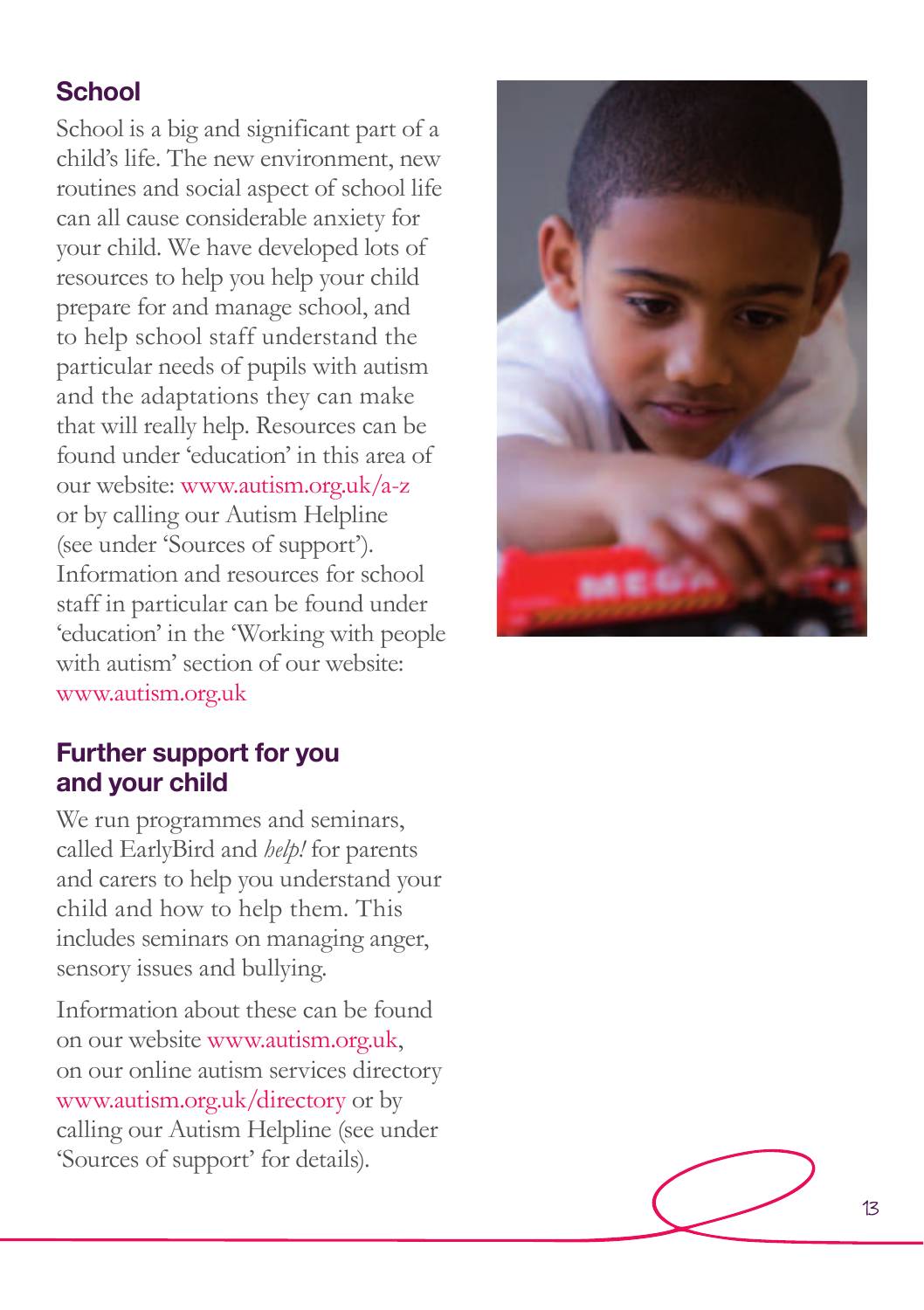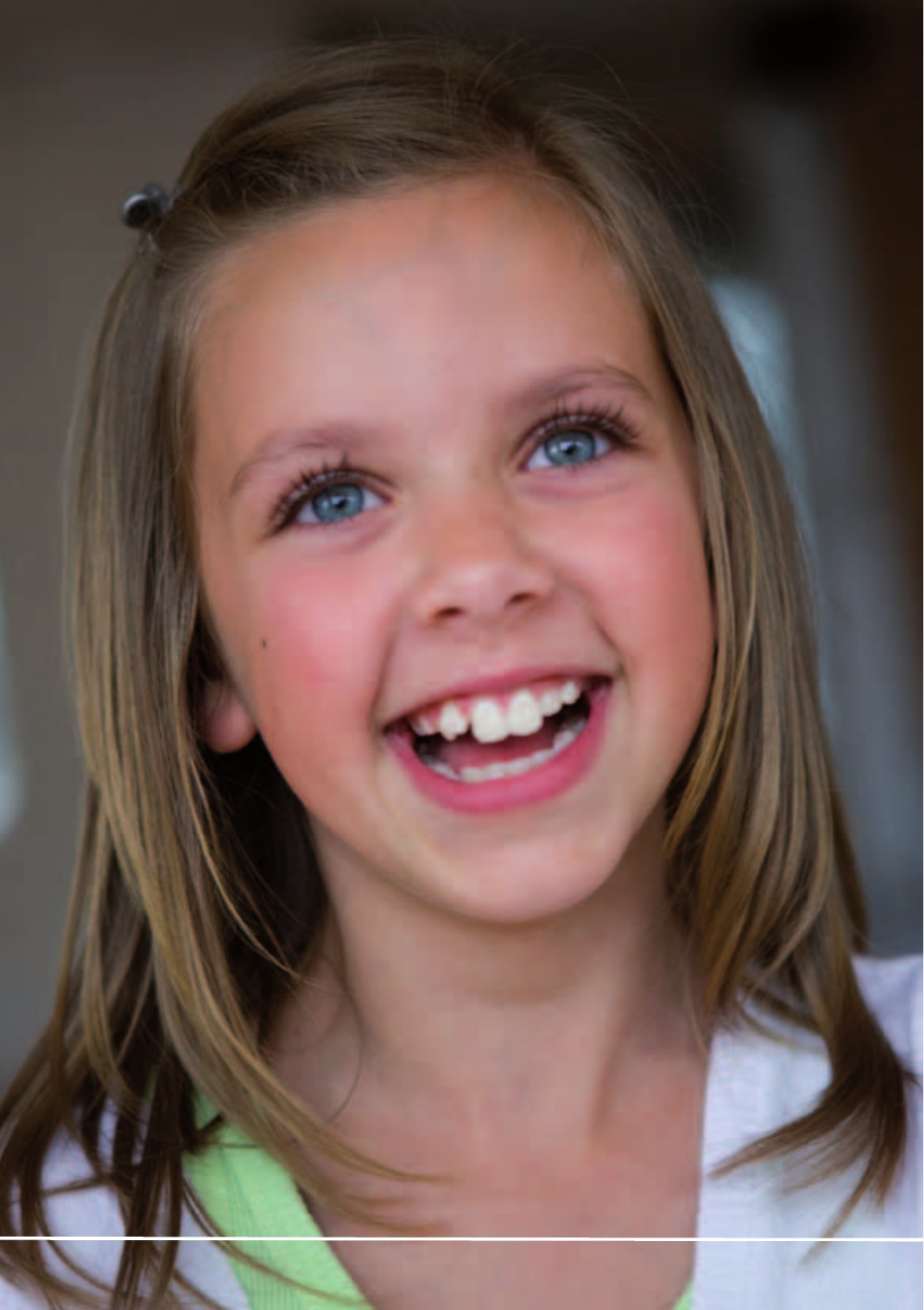### When to seek help

Because many children and young people with autism are either unable or find it difficult to understand and describe and explain how they feel, the most obvious sign that there's a problem is a change in their behaviour. (As mentioned earlier, where there is a rapid, sudden change in behaviour it is essential to rule out a physical cause like an ear infection, urine infection, migraine or toothache, by getting a medical check-up.)

Your child may become more rigid in their thinking, more insistent about routines and rituals, and absorbed in their special interests far more than usual, or the nature of their 'obsession' may change. They may be spending more time alone, and appear more aloof than usual. There may also be periods of aggressive or challenging behaviour.

Children are more likely to find things more difficult during adolescence, and changes in behaviour may be more noticeable in one setting than another.

For example, your child may suppress their behaviour all day at school only to 'act out' when they get home. All of these behavioural changes can be explained in a variety of ways: it may be that your child's environment has changed or something different has happened at school, for example, so explore these and other possible reasons for the change. But if these changes continue for a period of time, we recommend that you talk to your GP, who may decide to refer you to mental health services (see 'Getting help' below).

It may be useful to bear in mind that typical signs of depression in 'neurotypical' children – sleeping problems, eating problems and retreating from social contact – can be harder to detect in children with autism, as these things are often associated with autism itself.

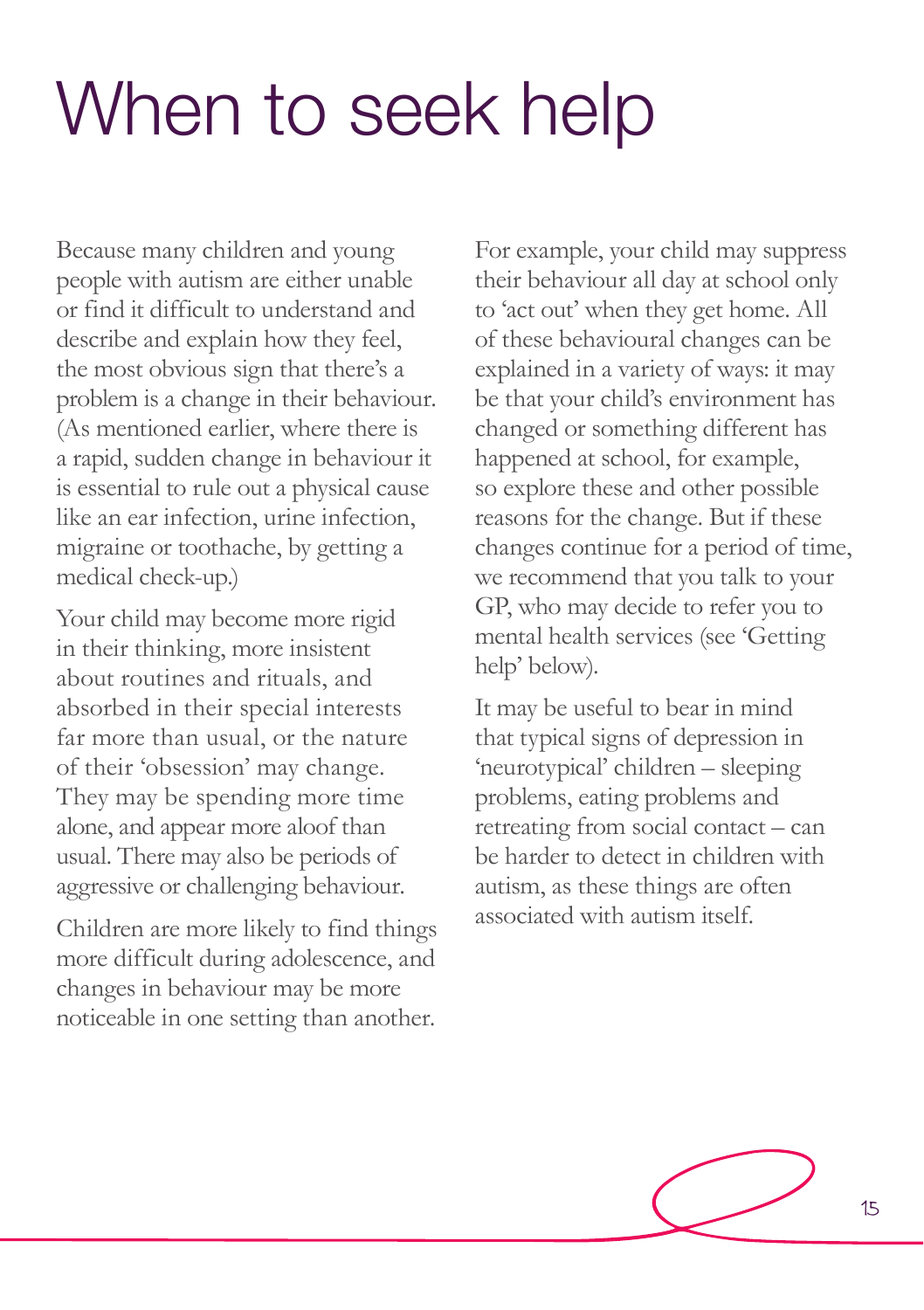# Getting help

"He's very calm, he's pleasant and he's very good. He can help me and he listens to things that I tell him." **15-year-old girl with autism talking about a mental health practitioner**

The first port of call if you think your child may have a mental health issue is your child's GP. They should be able to offer general advice and support for less severe problems, and will be able to make a referral to more specialised services, called Child and Adolescent Mental Health Services or CAMHS for short. A school nurse or health visitor can also make a referral. When you ask your GP for a referral, we recommend that you make a list of your concerns in advance, or even keep a diary noting those behaviours that are causing you concern, to share with your GP.

#### **What are CAMHS?**

In its broadest sense, the term CAMHS refers to all services that have a role in the mental health care of children and young people, like schools, GPs and social services. The term can also be used to refer to specialist mental health services for children and young people.

CAHMS offer four different types of support for children and their families, which are referred to as 'tiers'.

**TIER 1** Universal services, rather than specialist mental health services, like GPs, school nurses and health visitors.

**TIER 2** Mental health specialists working in community and primary care settings, for example psychologists and counsellors working in GP practices, paediatric clinics or schools.

TIER 3 Multi-disciplinary teams or services working in a community mental health clinic or child psychiatry outpatient service, providing a dedicated service to children with complex, severe and persistent mental health problems. Team members are likely to include child and adolescent psychiatrists, social workers, clinical psychologists, occupational therapists, and art, music and drama therapists.

**TIER 4** Day units and highly specialised outpatient teams and inpatient units. These are for children with the most serious or complex problems.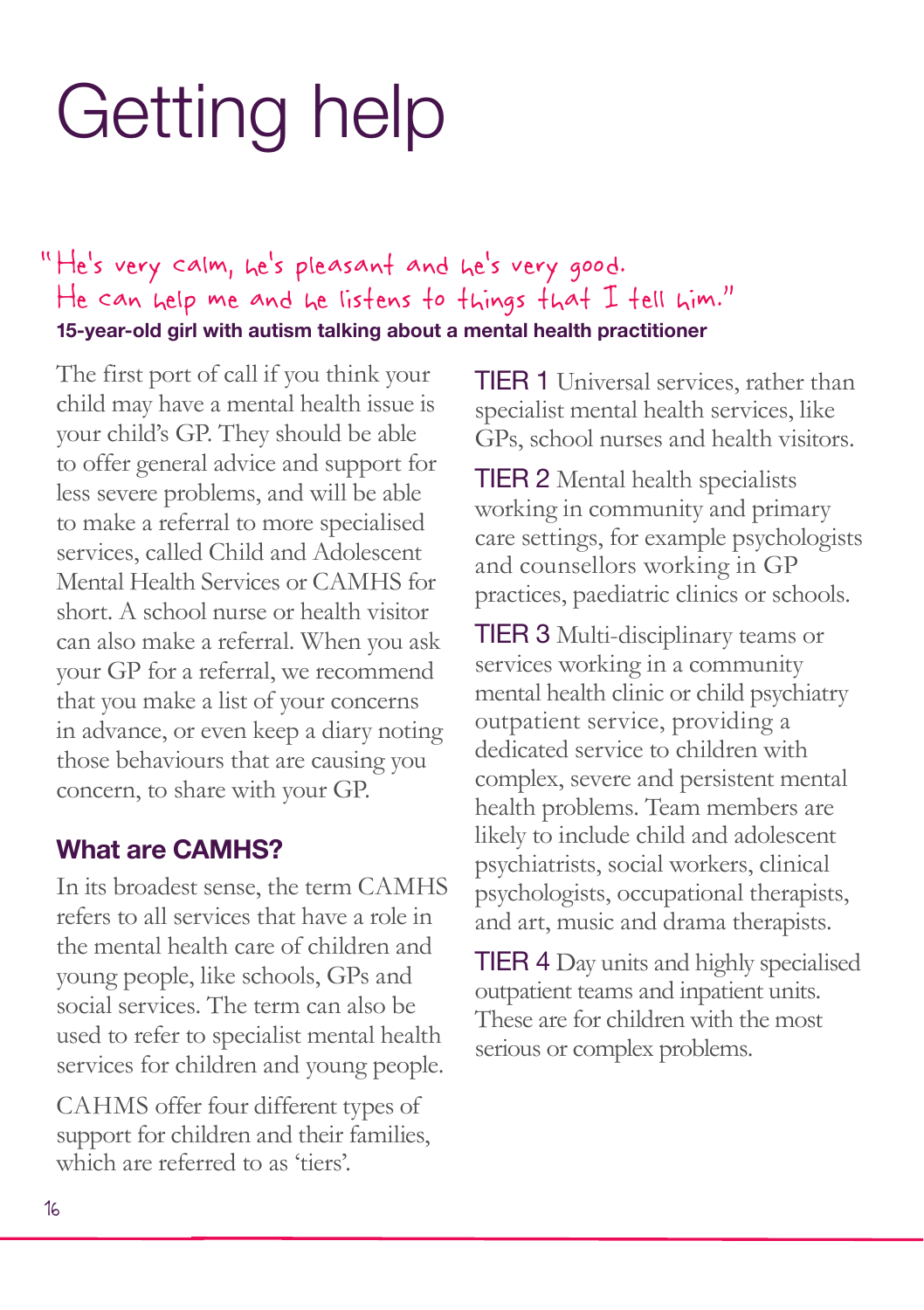#### **Who's who at CAMHS**

There are many different practitioners involved in providing CAMHS. Here is a list of some you may meet.

**Counsellors** talk to your child, often one-to-one, about how they are feeling, with the aim of helping them understand and cope with their problems.

**Occupational therapists** look at the whole person and at what may be causing certain behaviours, to help build up the confidence and skills needed to live a normal and fulfilling life.

**Psychiatrists** are medical doctors who are specially trained to diagnose and treat mental health problems. Psychiatrists are usually the only CAMHS practitioners who can prescribe medication.

**Psychologists** - there are different types of psychologists but they all help with the way that people think, feel and behave.

A complete list of professionals who work within CAHMS can be downloaded from the Young Minds website: **www.youngminds.org.uk**

#### **How long will it take to get a referral?**

The Government sets targets for waiting times, and how long you have to wait to see a mental health practitioner from referral depends on where you live and the type of CAMHS practitioner you're referred to.

If things escalate while you are waiting and you need help urgently, contact the person who made the referral and ask if they can push it through as an urgent case.

#### **What to expect from CAMHS**

CAMHS services are different in different areas so the type of practitioner you meet will vary depending on where you live and the support your child needs.

At the first meeting the CAMHS practitioner will get to know your child and find out more about the things they are finding difficult. They will then try to work out and discuss with you the ways they can help. This first meeting is often called the 'assessment' or 'choice appointment'.

If, after the first appointment, the practitioner decides your child needs ongoing support you should be offered further sessions for interventions (see 'What CAMHS can offer your child). These sessions may be called 'partnership appointments'.

**The Royal College of Psychiatrists has produced an excellent booklet and leaflet explaining CAMHS to young people. These can be downloaded at: www.rcpsych.ac.uk**

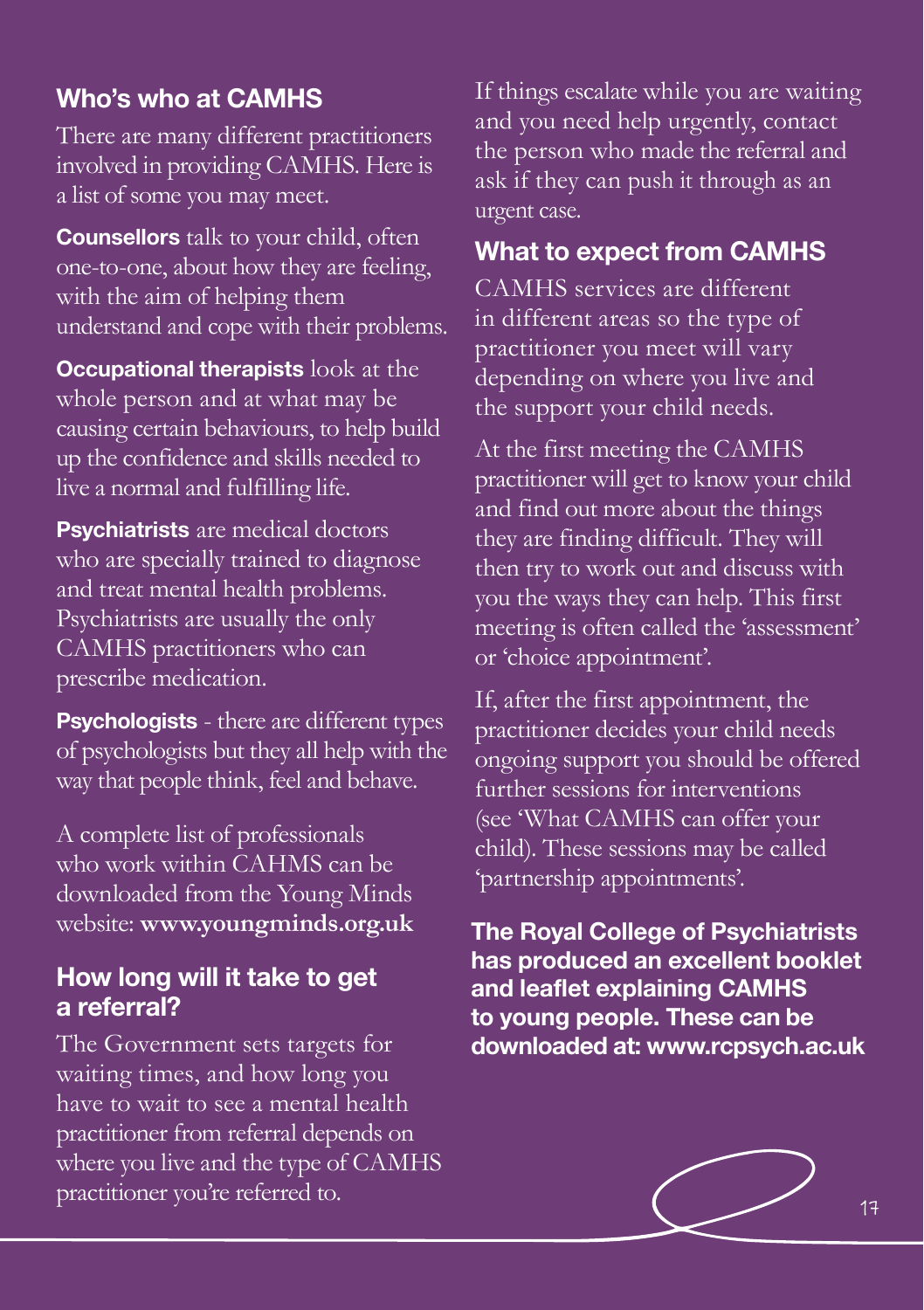# What CAMHS can offer your child

We are all individual and different interventions help different people. Practitioners should do a thorough assessment of your child's needs so that they can work out their strengths and difficulties, and offer the intervention that will work best for your child. Several different interventions can be offered to children and young people through CAMHS, and these are described below. The two most common are cognitive behavioural therapy and medication.

It is good practice for professionals to involve parents and carers in decisions about interventions. If you are worried about your child's treatment, or concerned it is not working for your child, talk to your GP or your CAMHS practitioner.

" She [psychologist] talked about my worries. She helped me with my worries." **11-year-old boy with autism**

#### **Cognitive behavioural therapy**

Cognitive behavioural therapy (CBT) is a talking therapy that focuses on the here and now and the connection between what we think about ourselves, others and the world, how we behave and the way that we feel. CBT is usually used by clinical psychologists, who help people to identify this connection so that they can change their thinking and behaviour to feel better.

Sessions are very structured and you can attend anywhere between five and 20 weekly or fortnightly sessions. CBT has been shown to help many different mental health problems, including anxiety, depression and phobias. Although CBT requires people to think about how they may behave in a certain situations – something people with autism find hard to do – practitioners with a good understanding of autism and of your child can adapt the technique to suit your child by, for example, having greater emphasis on imagery and visual rather then verbal reasoning.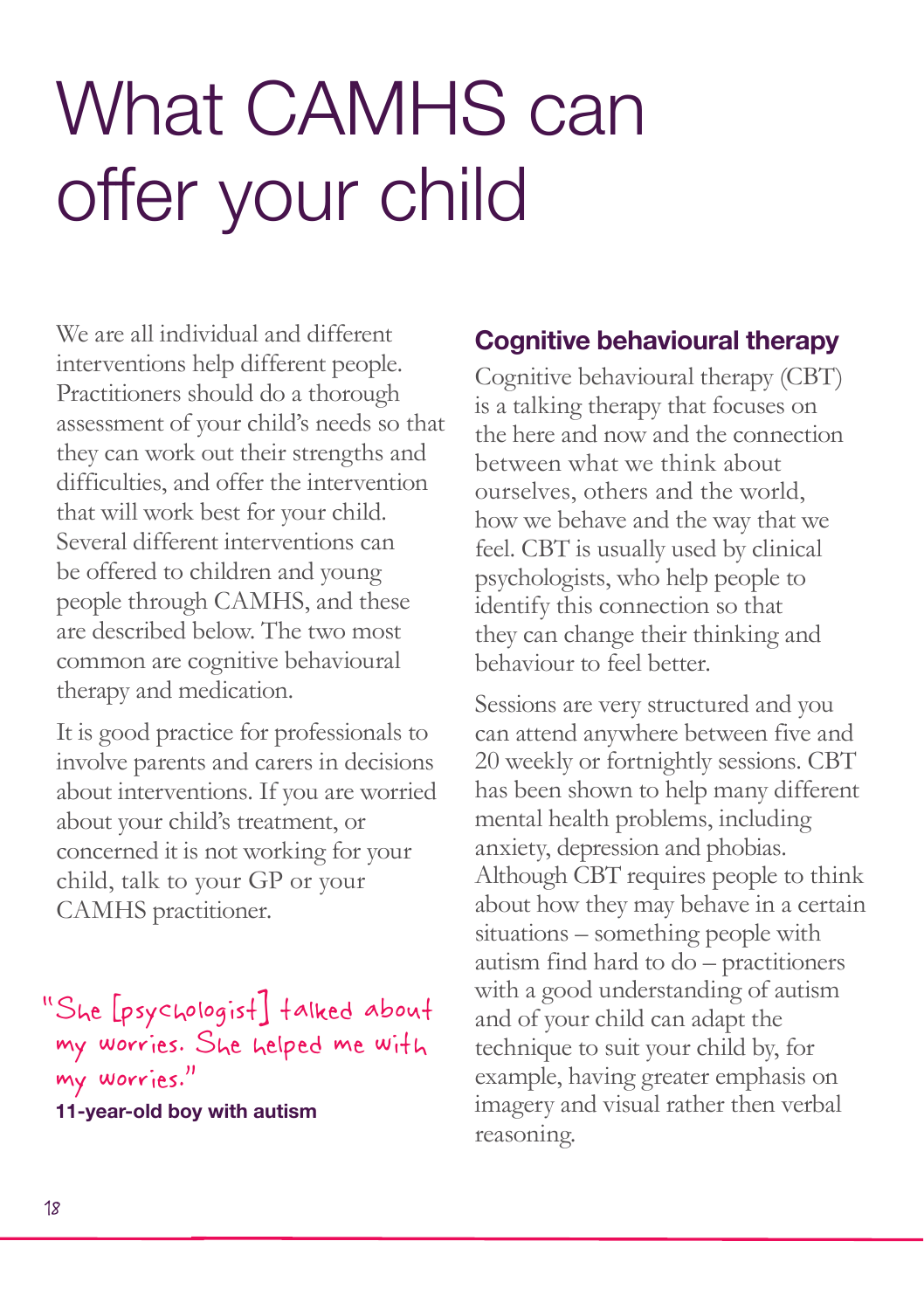" We got CBT which was really good... really given us lots of tools. It hasn't cured it. I don't really think there would be a cure for it, but it's given us strategies to help deal with them. It has given us a bit of a lifeline really. **Parent of a child with autism**

They can also use behavioural techniques, like gradual exposure to a hated or feared object, to reduce anxiety and stress.

#### **Counselling and psychotherapy**

A counsellor listens to someone talk about their life and the problems they are having, and helps them to see things more clearly and understand and solve their problems more easily. They don't give advice and tend to focus on a particular problem or problems someone is facing at that time, for example a life event like bereavement or divorce. Counselling is usually shortterm and sessions are usually weekly.

Counselling can be accessed through the NHS, or privately. In some areas counselling can also be accessed through schools. We have a small database of NHS and private counsellors with an understanding of autism. To find out if there is anyone in your area, contact the Autism Helpline (see under 'Sources of support' for details).

A psychotherapist listens to you talk about the feelings you have about yourself and other people, and helps you to understand the connections between the past and the present, and how the unconscious thoughts and feelings from your past are affecting how you feel, think and behave now. Psychotherapy is often described as more 'deep reaching' than counselling and may be used for long-term difficulties not related to a particular event. Psychotherapy can be intense and last for several years, and can be accessed through the NHS and privately.

For further information about counselling and psychotherapy, see our information sheets, *Counselling* and *Counsellors and psychotherapists: a guide* available from www.autism.org.uk/a-z or by ringing our Autism Helpline (see under 'Sources of support' for details).

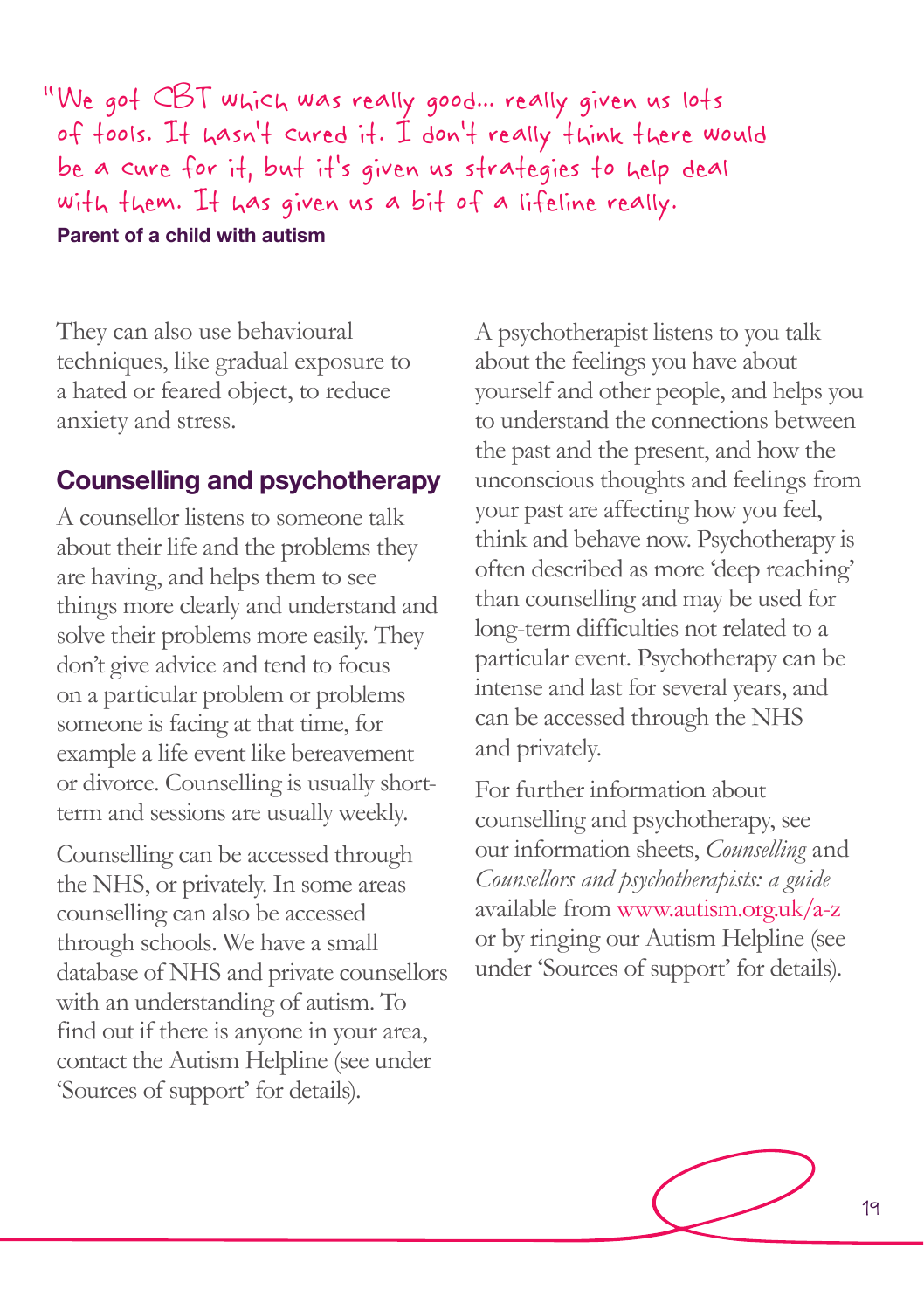#### **Family therapy**

Family therapy is a form of therapy that works with the family as a whole. Family therapists don't criticise the family or blame individuals for your child's problems; they look at how family members interact and whether they could interact in different, more constructive ways, to help one another.

#### **Music, art and drama therapy**

These therapies, provided by trained therapists, are also available to children with mental health problems, and can help them to express their feelings.

Art therapy uses different mediums, like painting or photography, and provides children with a means of expression without having to use words. Music therapy uses live music-making to encourage children to engage in creative musical activities.

#### **Medication**

Psychiatric drugs can be prescribed, after a full assessment and diagnostic process, to help relieve some of the symptoms of mental health problems to help a child to cope better. They can be combined with other therapies like counselling.

Psychiatric drugs can be helpful but they often have side effects. We recommend that you talk to your specialist or GP about the possible side effects as it is important to be aware of these, particularly as your child's autism may mean they struggle to communicate any changes they feel as a result of taking the medication.

If you have any questions or concerns about medication, talk to your GP or another medical professional.

**Young Minds has produced an excellent guide for children and young people on interventions. It's called** *Choosing what's best for you: what scientists have found helps children and young people who are sad, worried or troubled* **and is available to download for free from their website: www.youngminds.org.uk** 

**A summary of research findings about interventions used with children and adults with autism can be obtained through the Research Autism website: www.researchautism.net**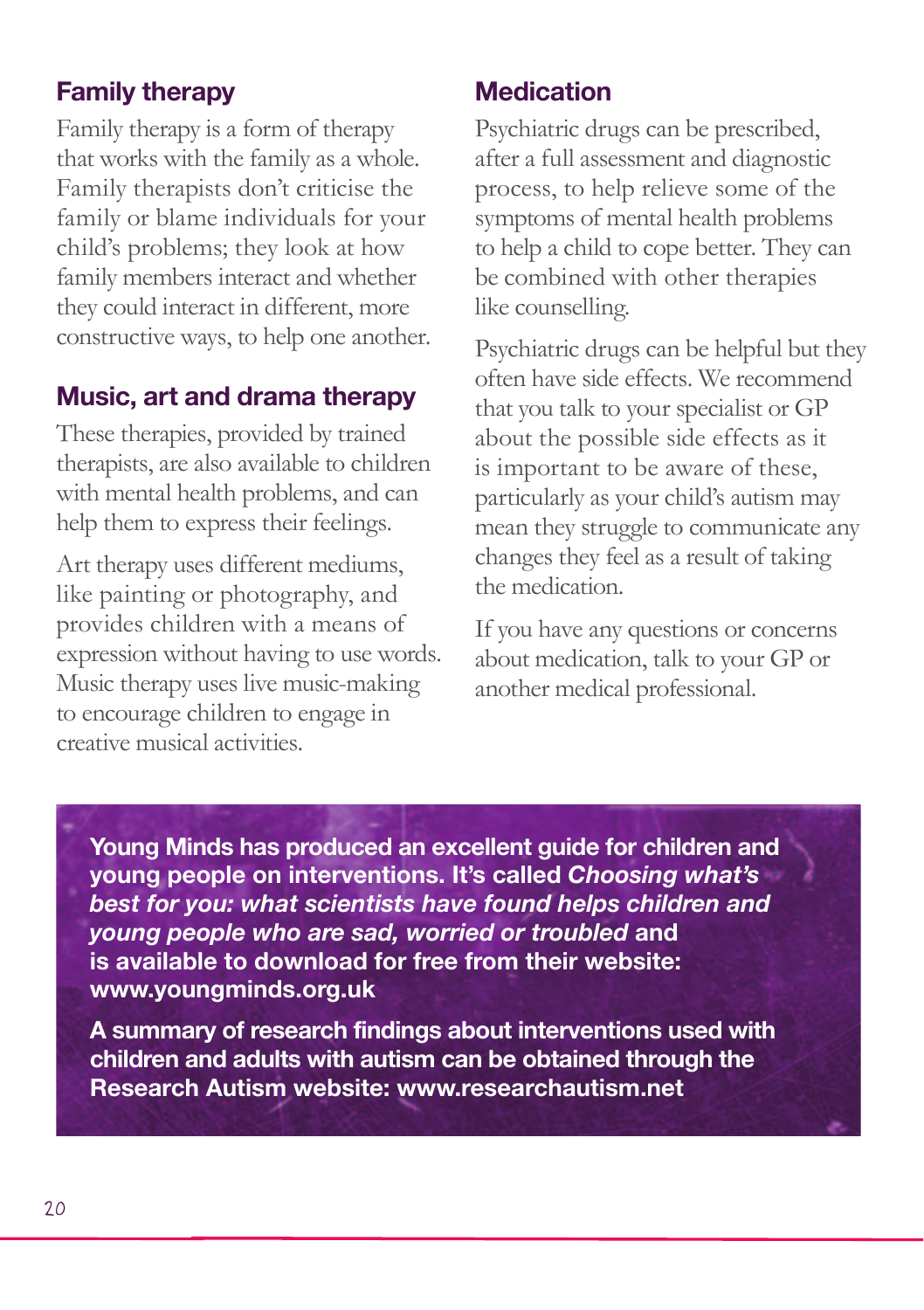## Do CAMHS practitioners need to know about autism?

 $"$ There's a lady... She's like the autism whisperer,  $I$  swear. It is possible to come up with strategy after strategy. It's endless. This woman is amazing." **Parent of a young child with autism**

Most practitioners should have some understanding of autism and you can ask to see someone who does. But, because every child with autism is different, you will need to tell them about *your* child – in particular the communication style they understand best and prefer to use.

A good understanding of autism will help practitioners to understand and work with your child and, in some cases, autism expertise may be required. But a flexible and creative approach and a willingness to adjust the intervention to fit the child will increase the likelihood your child will respond well to the practitioner and the intervention.

"I said [to the CAMHS practitioner] don't even try to talk to him, text him. He was looking at me going, 'It sounds bizarre.' I'm going, 'Try it.' So he sat there the whole session just texting and my son actually texted back, and he's like, 'My God I've got so much from him.' Because it was a way that he was willing to communicate."

Parent of a teenager with autism

Our *You Need To Know* campaign seeks to improve CAMHS practitioners' awareness and understanding of autism, and we will be producing a guide for mental health practitioners on working with children and young people with autism.

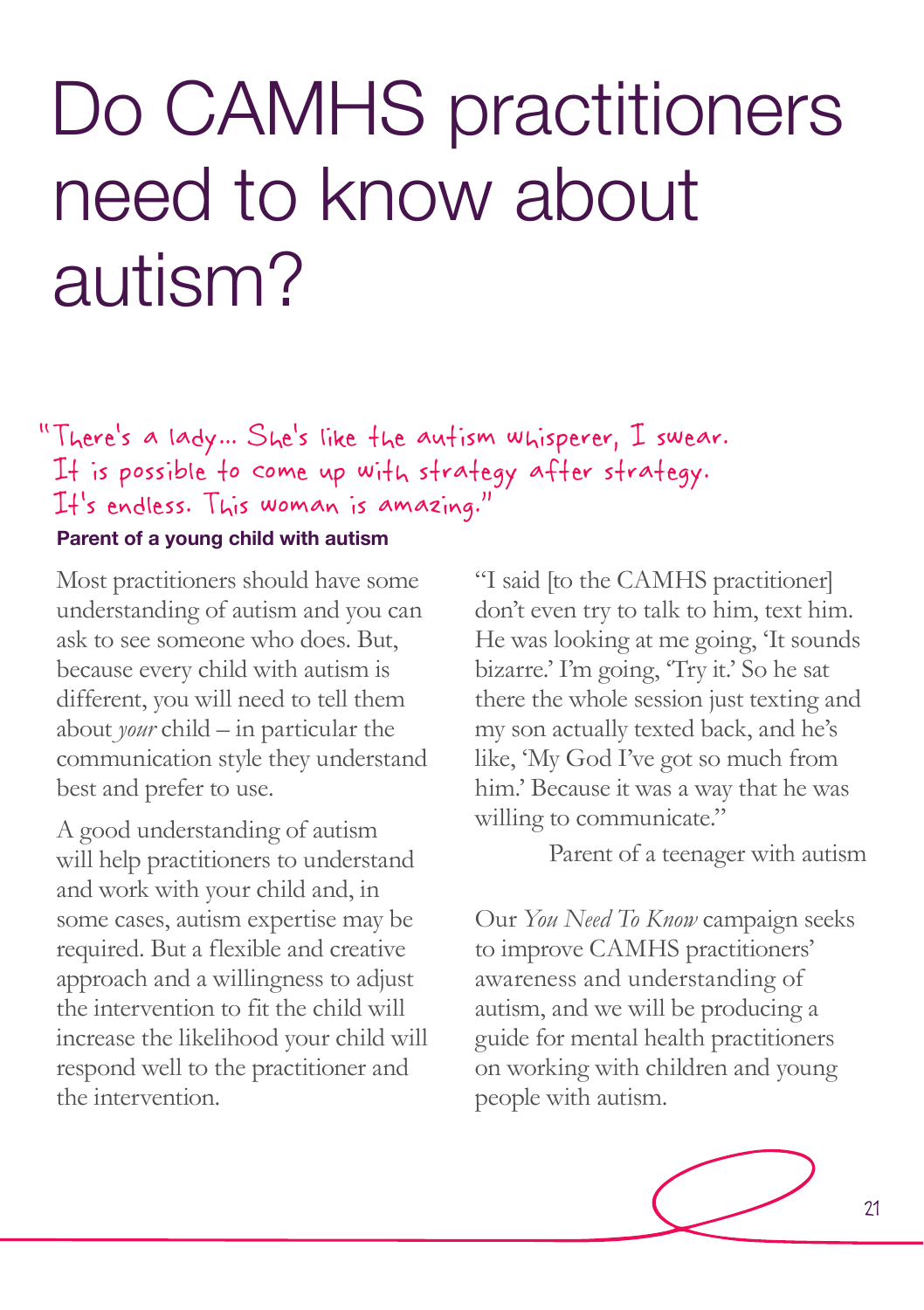### Are parents and carers involved?

#### **Most practitioners will involve parents and carers in their child's assessment and care, and it is good practice to do so.**

Because children with autism can find communication and 'self reporting' difficult, input from parents and carers and others regularly involved in the child's life, like teachers and learning support assistants, can be valuable. They can describe the child's usual behaviour and the changes they have noticed to help practitioners get to the bottom of the problem and identify the help needed.

We have produced a separate information sheet,*'You need to know' about CAMHS: a Q&A for parents and carers of children and young people with autism,* on your and your child's rights and entitlements within the child mental health system. This is available from the Resources section of our campaign website: www.autism.org. uk/youneedtoknow or by calling our Autism Helpline (see under 'Sources of support' for details).

" Parents are always the experts and they can read [their children] and read them well." **Specialist Occupational Therapist**

**If you would like to talk to someone about any of the issues raised in this booklet, you can call our Autism Helpline on 0845 070 4004 (Monday to Friday, 10am - 4pm) or our Parent to Parent support line on 0800 9520 520. If you need out-of-hours support, you can call SANEline (6pm -11pm) on 0845 767 8000 – the national telephone helpline offering emotional support and information for people affected by mental health problems.**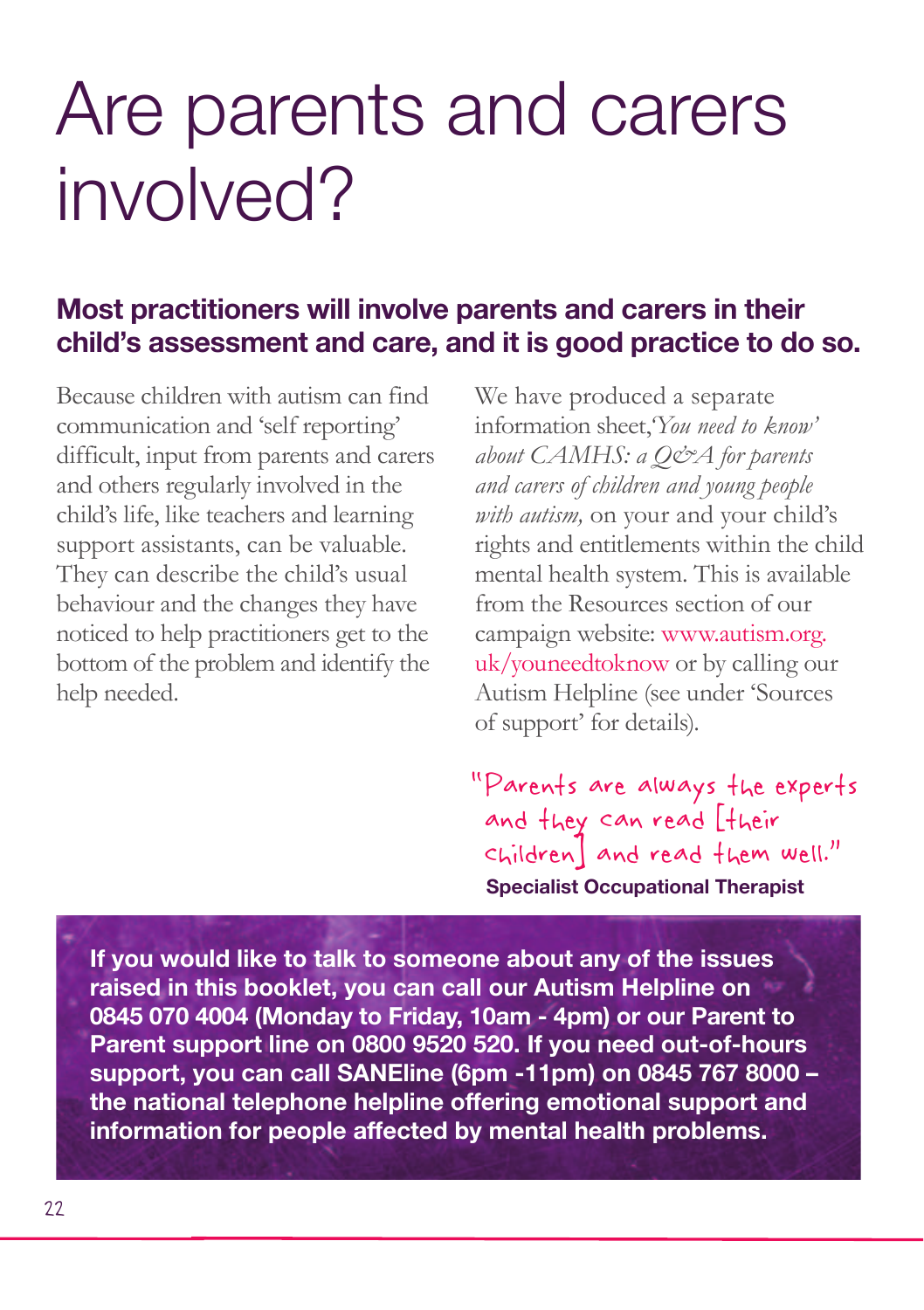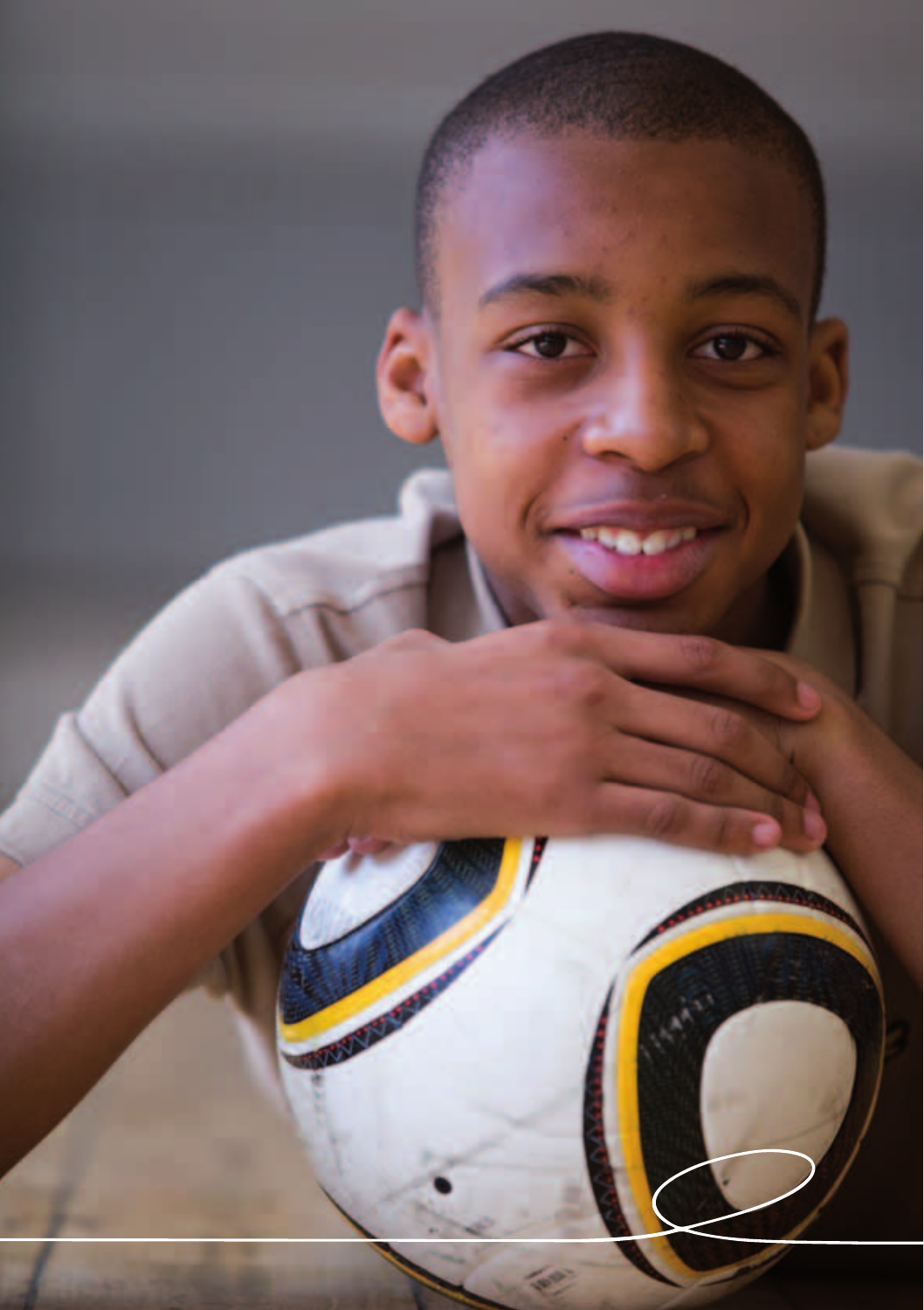#### **References**

Dunn Buron, Kari (2008). *When my worries get too big: a relaxation book for children who worry a lot.* London: The National Autistic Society

Elder, J (2006). *Different like me: my book of autism heroes.* London: Jessica Kingsley Publishers

#### **Further reading**

A list of recommended further reading, organised by subject, can be found in the Resources section of our campaign website: www.autism.org. uk/youneedtoknow or by calling our Autism Helpline on 0845 070 4004 (Mon-Fri, 9am-4pm)

### **Sources of support**

#### ADDISS

For information and support related to ADHD. Tel: 020 8952 2800 Website: www.addiss.co.uk

#### **ANXIETY UK**

For help and support with any anxiety-related issue. Helpline: 08444 775 774 (Mon-Fri, 9.30am-5.30pm) Email: support@anxietyuk.org.uk Website: www.anxietyuk.org.uk

#### British Association for Counselling and Psychotherapy

Search online for local counsellors and psychotherapists: www.bacp.co.uk or call 01455 883300

#### **KIDSCAPF**

For information and support about bullying. Helpline: 0845 1205 204 (Mon-Tue, 10am-8pm. Wed-Fri, 10am-4pm). Website: www.kidscape.org.uk

#### **MIND**

For information and support around any mental health issue. MIND info line: 0845 766 0163 (Mon-Fri, 9am-5pm). Email: info@mind.org.uk Website: www.mind.org.uk

#### **THE NATIONAL** AUTISTIC SOCIETY

For autism information, advice and support. Autism Helpline: 0845 070 4004 (10am-4pm, Mon-Fri) Email: autismhelpline@nas.org.uk Website: www.autism.org.uk Search for local services: www.autism.org.uk/directory For personalised information: www.autism.org.uk/signpost